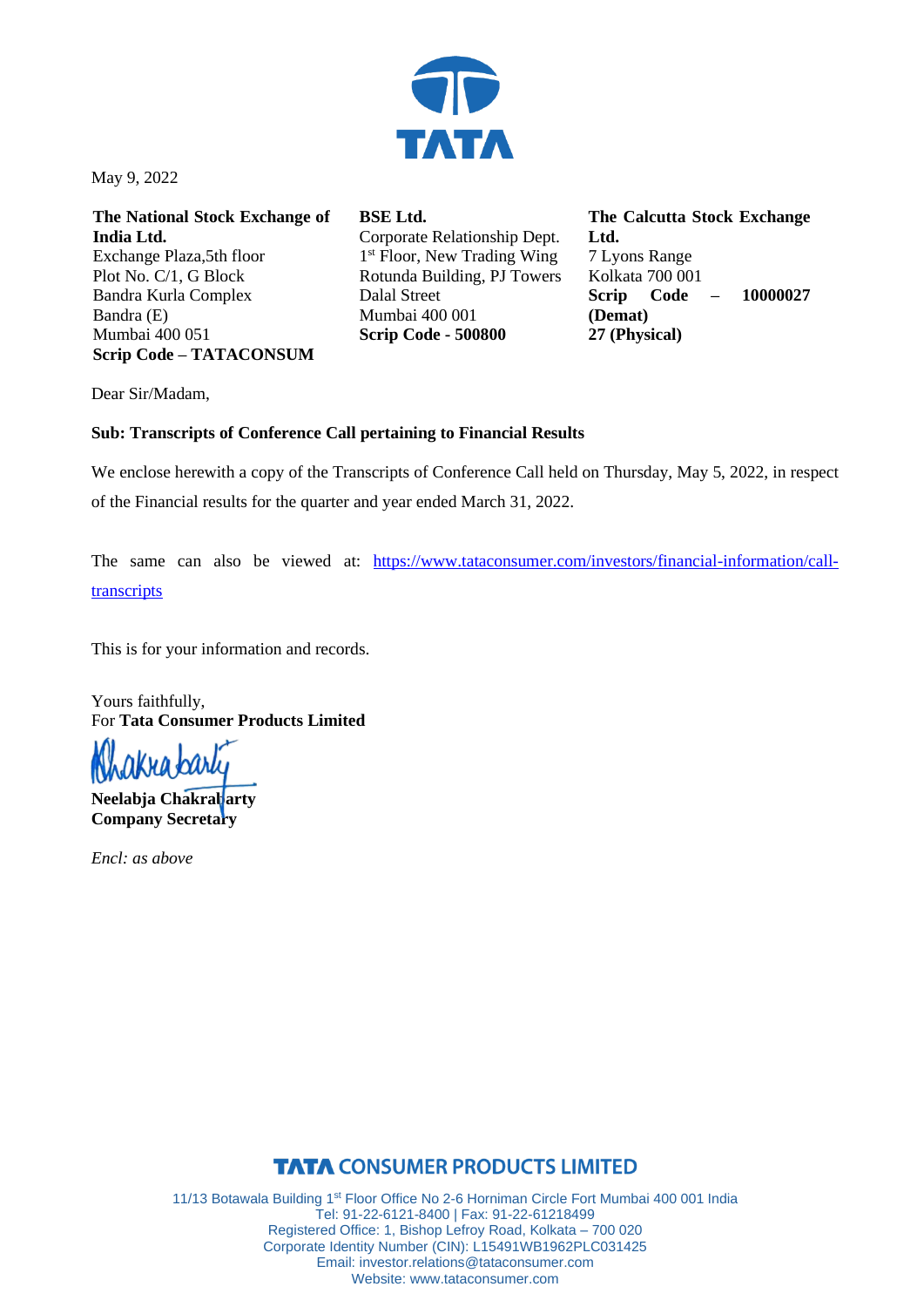**TATA CONSUMER PRODUCTS** 

"Tata Consumer Products Limited Q4 FY2022 Results Conference Call"

# May 05, 2022

**TATA CONSUMER PRODUCTS** 

*<u>AICICI Securities*</u>



- ANALYST: MR. ANIRUDDHA JOSHI ICICI SECURITIES **LIMITED**
- MANAGEMENT: MS. NIDHI VERMA HEAD INVESTOR RELATIONS & CORPORATE COMMUNICATIONS – TATA CONSUMER PRODUCTS LIMITED MR. SUNIL D'SOUZA – CHIEF EXECUTIVE OFFICER & MANAGING DIRECTOR - TATA CONSUMER PRODUCTS LIMITED MR. L KRISHNAKUMAR - EXECUTIVE DIRECTOR & GROUP CHIEF FINANCIAL OFFICER - TATA CONSUMER PRODUCTS LIMITED MR. AJIT KRISHNAKUMAR - CHIEF OPERATING OFFICER - TATA CONSUMER PRODUCTS LIMITED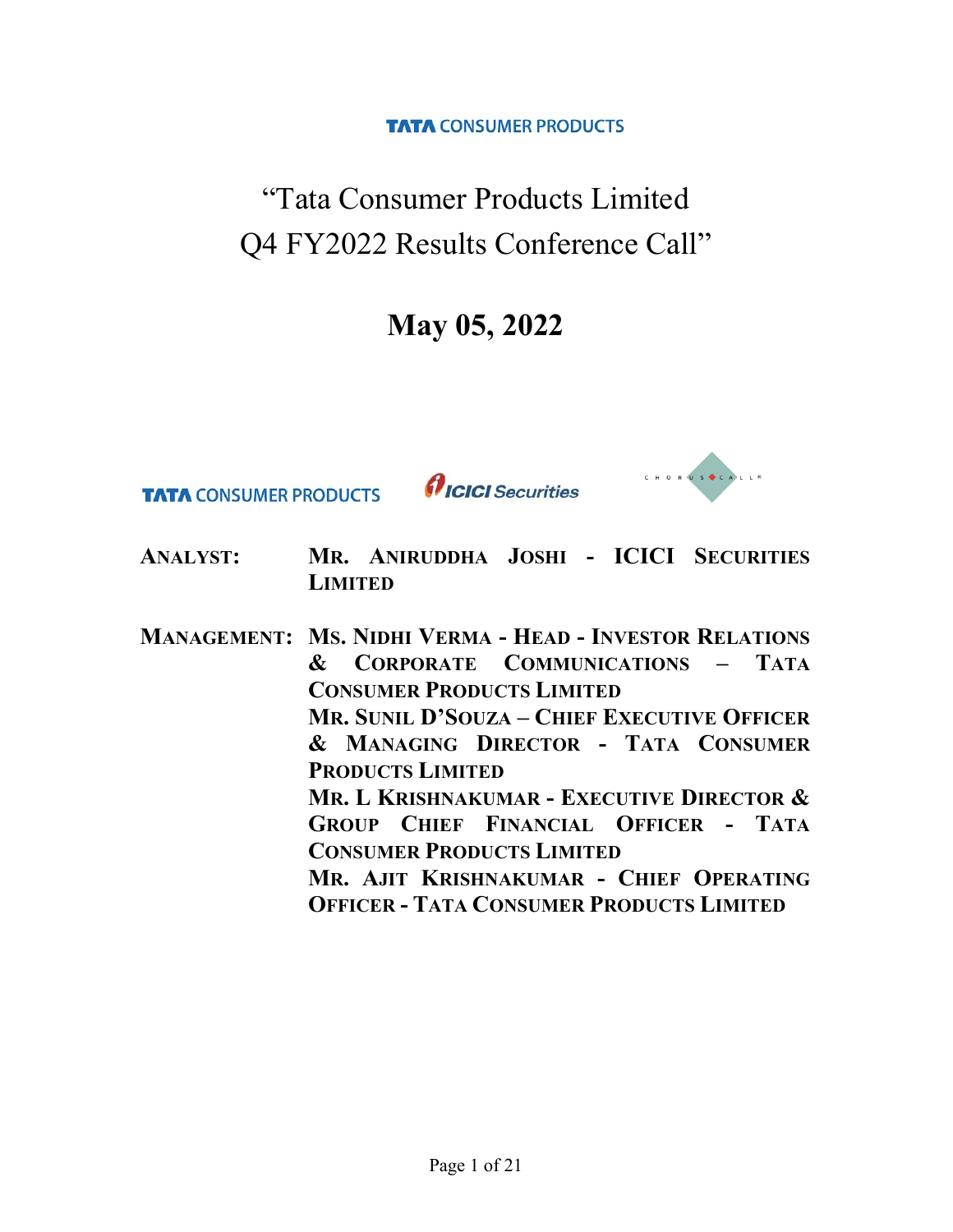- Moderator: Ladies and gentlemen, good day and welcome to the Tata Consumer Products Limited Results Conference Call hosted by ICICI Securities Limited. As a reminder all participant lines will be in the listen-only mode and there will be an opportunity for you to ask questions after the presentation concludes. Should you need assistance during the conference call please signal an operator by pressing "\*" then "0" on your touchtone phone. Please note that this conference is being recorded. I now hand the conference over to Mr. Aniruddha Joshi from ICICI Securities Limited. Thank you and over to you Sir!
- Aniruddha Joshi: Thanks Faizan. On behalf of ICICI Securities we welcome you all to Q4 FY2022 and FY2022 results conference call of Tata Consumer Products Limited. Now I hand over the call to Ms. Nidhi Verma - Head of Investor Relations & Corporate Communications. Thanks and over to you Nidhi!
- Nidhi Verma: Thanks Aniruddha and welcome everyone. I hope you had the time to go through our results that we announced last evening. For today's call I am joined by Sunil D'Souza - Managing Director & CEO; L Krishnakumar - Executive Director & Group CFO; and Ajit Krishnakumar – COO. So what we will do is we will spend about 15 minutes or so walking you through some of the key highlights of the quarter and the year and then we will spend about 45 minutes to answer your questions, so without further ado over to you Sunil!
- Sunil D'Souza: Thanks Nidhi. I will go straight to slide #6, which is the executive summary. During the quarter, our consolidated revenue grew 6% like-for-like full year therefore came in at a 9% net of all the exits that were done. On a two-year CAGR basis this translates to a 15% revenue growth like-for-like business. EBITDA for the quarter was up 45% bringing the full year to 11%, on a two-year CAGR it is up by 16%. The India business for the year grew by 13% with 3% volume and 10% revenue for India beverages, 8% volume and 19% revenue for India foods. International grew by 1% cycling an elevated base where the last year we had grown by 12%. Now the critical thing is with the tea inflation is tapering off, India beverage margin saw significant improvement, just as a perspective margins moved by close to 1500 basis points for the quarter-on-quarter versus same quarter of last year. Now we invested a significant amount of that into the new businesses and still expanded the consolidated EBITDA which was up by nearly 400 basis points despite significant inflation in the food business and despite 29% increase in A&P for the India business. With that said I will just urge you and I walk you through the details later, but India foods business is two parts one is salt and one is all the growth businesses. On the salt we maintain margins and we have driven the growth in the new businesses. Overall our growth businesses are up by 52% for the year. We had strong free cash flow conversion , FCFC to EBITDA came in at 100%, market share was up, India beverages up to 100 basis points, India foods up by 400 and we continue to make progress against our strategic priorities. We acquired Tata SmartFoodz, strengthened our S&D infrastructure, and tripled our innovation from where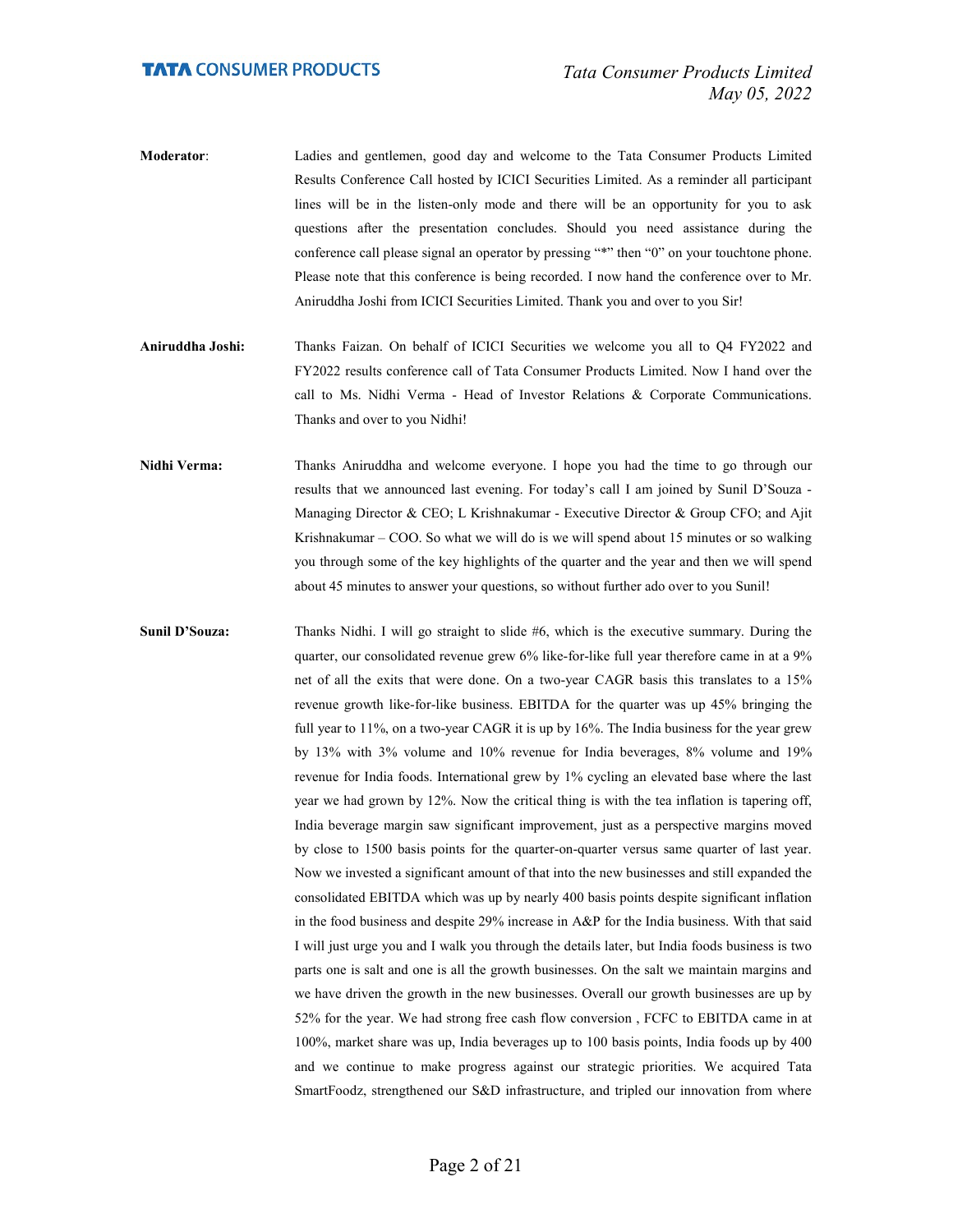we started three years back, invested in new drivers of growth and of late with the Tata Coffee and international restructuring, a new global simplification plan to drive efficiencies and significant synergies.

 Next we go to slide #8. If I talk about Q4 2022 India beverages 3% volume, negative 1% percent revenue as prices became normalized, India foods like I said there are two parts of the story, salt had steady margin, little bit of pressure, but overall for the year we grew 8% but for the quarter it was a bit soft as we took pricing, but Sampann has continued to grow and revenue up by 19%. US Coffee volume up 3%, we had international tea volume up 5% overall 3175 Crores of revenue. For the full year beverages volume up by 3%, revenue up 10%, India foods volume up 8%, and revenue up 19%. US Coffee negative on volume because in the early part of the year international overall we were cycling the pantry loading of COVID, same thing you will see in international tea negative 3, but now the volumes are starting to come back. Tata Coffee including Vietnam full year 3% volume, 11% revenue and overall 12425 Crores of revenue. In terms of Q4 revenue growth of 6% like-to-like, EBITDA growth of 45%, PBT up 54%, group net profit 222% and before exceptional 89%, and now we are sitting with 2486 Crores of cash which incidentally despite the investment in Tata SmartFoodz, the recapitalization of APPL, investment into taking control of the TRIL JV and Starbucks investment is still higher than where we were last year.

 On full year basis revenue up 7% at 12425 Crores, EBITDA up 11%, PBT is up 12%, so you will see a perfect flow through from revenue down to PBT, group net profit up by 9 and before exceptional is up by 12%, EPS up by 9% year-on-year. If I talk about strategic priorities the six pillars that we have strengthened accelerating core, driving digital and innovation, unlocking costs and synergies, creating a future ready organization, new opportunities and embedding sustainability and we made progress against all of them. We had made a commitment of 1.3 million outlets by March we are up there. Going forward by next year we are saying 1.5 because now the focus is on rest of urban and rural and therefore wholesale and while we are powering our brand expect a 2.5 plus multiplier to get us to 4 million outlets which we had committed by September 2023. We will continue to raise numeric reach if you take the average for the year beverages up by 18%, salt by 15%. We are completely digitized in our chain and apart from appointing distributors now we are focused on rural and semi-urban because that is where the numeric opportunity for us lies.

 Great progress in alternate channels, modern trade is now up 30% year-on-year crossing 1000 Crores and e-commerce we are the market leader and the good news is despite COVID waning and consumers going back to their old styles of shopping we are still 7.3% e-commerce as a percentage of sales.

We upped A&P we have spent 22% higher this year on A&P in our India business versus last year focused on the premium brands of Tata Tea premium, focused on the South with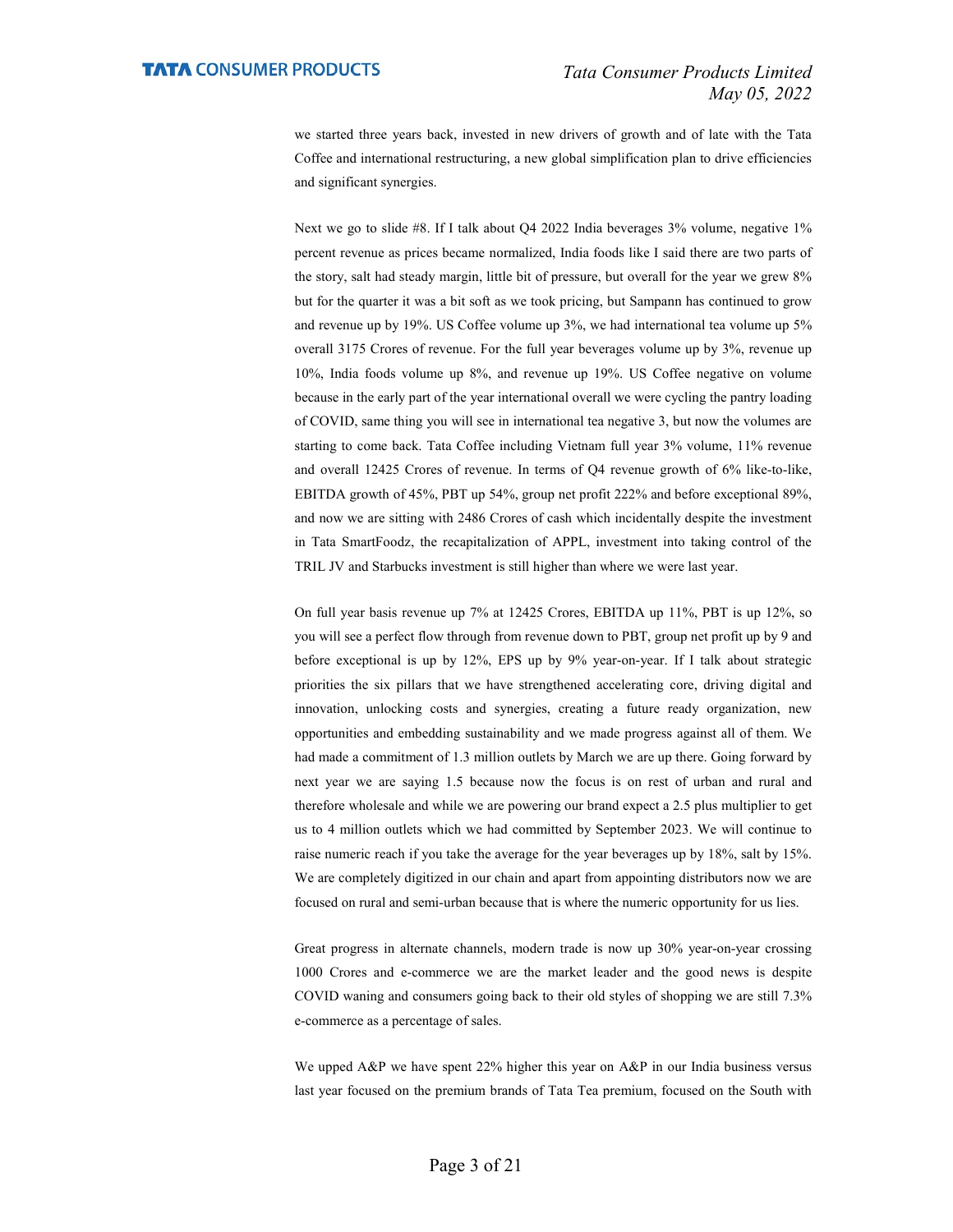Chakra as well as coffee which has trade dividends with coffee growing 44%, and tea overall 100 basis points share increase.

 In foods , (salt )market share is up by 400 basis points, focus on premium salt which has given us results and you see later we grew by 26% there. Tata Soulfull once we focused on the No Maida Choco and the affordable pack is off to a fantastic start. We have launched solar salt, Tata Shuddh in the south gained market share out there and in our strongholds in North and the East we are seeing some look-alikes pop-up so we are going on a consumer education to show them that every salt is not Tata Salt.

 Premiumization starting to show results, Sampann up by 28%, value-added salt up 26%, Tata coffee up by 45% and our new launches to expand our premium brands like Tata Tea Gold Care is now 4.5% of Tata Tea Gold.

 I would not drain this slide but for overall a two-year CAGR of 19% in the beverages, 18% in food, international up by 6%, so significant improvement over the last two years.

 Innovation continues to be on a roll, we started off with 0.9% as a percentage of sales, and we have exited the year at 2.7% which is significant improvement. A lot of work in the last two years on creating an agile and efficient supply chain, we have roughly 11000 drop-off points service to 38 centers across India, integration has yielded great results, we have got more than a 25% reduction in secondary trade because of integrating all our businesses and logistics, completely digitized back-end as well as supply chain. Focus on sustainability with 24% of our energy for the supply chain coming out of renewables and we have a rinse and repeat model now with integration and we have integrated Soulfull as well as Tata SmartFoodz within three months of transaction close.

 We have announced our plan for Tata Coffee merger as well as simplification of the international business, which will yield us operational efficiencies for management, legal and administrative costs, faster decision making and execution, taking out the minorities and creating a single listed entity, capturing the full value of the group, creating focused business verticals for extraction and a dedicated plantation vertical and unlocking significant potential synergies going forward.

 We are enroute to becoming a large FMCG company so our new engines of growth are firing- NourishCo, Sampann, Tata Soulfull, and Tata Q have shown a 52% revenue growth for FY2022.

 Inorganic acquisitions making progress, 100-day integration, rebranding of Soulfull to Tata Soulfull, collaborating with outside world with IIMR for developing new products and as I said the Rs.10 No Maida Choco is offto what I would term as a rocket start. NourishCo we have broken even on Himalayan for the first time ever since we acquired the brand, great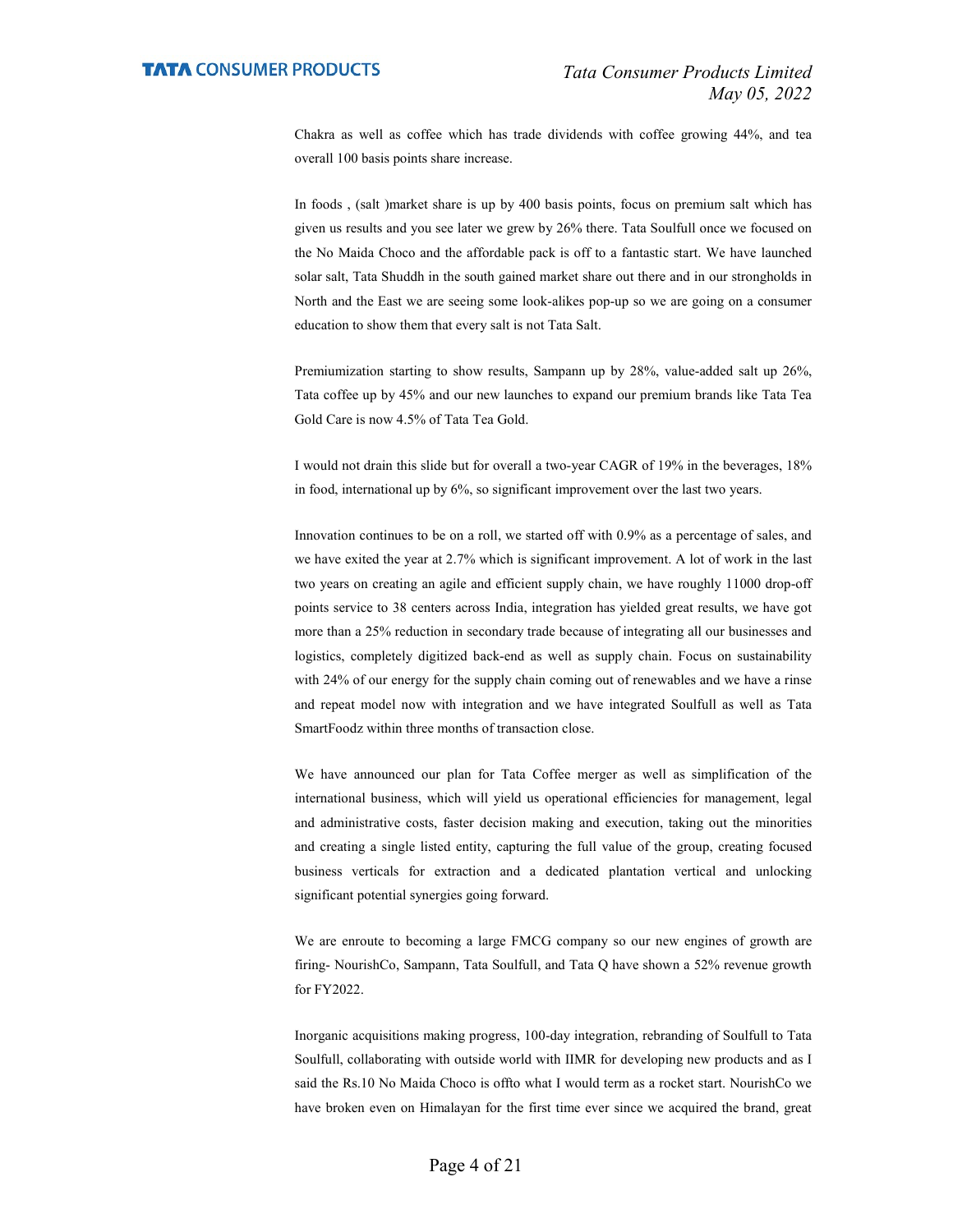progress once we have rebranded Tata Water Plus to Tata Copper growing more than three times in FY2022, distribution is up by 80% which should yield us result now when we see the first full summer for NourishCo under TCPL, expanded geography which again will bear results starting this year, we have expanded capacity all ready for growth, all lines up by 50% and driving innovation which is up to 10% of sales. Focused on sustainability whether it is with the pledged friendly products in the US, Tata Coffee winning awards in health and safety, Tata Tea focusing on social awareness for water and driving sustainability at Starbucks.

 Just a quick snapshot on the different businesses if I just go to slide #31. India beverages 3% volume, 6% revenue, 100 bps market share gain. The big news here is EBIT margin is up by 400 bps year-on-year in FY2022. For the quarter alone gross margin was up by 1500 basis points. India revenue grew by 6% lapping a 32% growth in FY2021 and just for perspective for Q4 we were lapping at almost 55%, 60% growth and we still delivered a decent performance.

 India foods 8% volume, 19% revenue, more importantly a 400 bps market share gain. We are now touching the 38 per share for total salt. EBIT margin did decline but here again I would emphasize there is two parts of this business one is salt where we are maintaining margin and the second thing is our growth businesses where they are investing for growth.

 NourishCo 86% revenue touching 350 Crores in revenue, significant growth and more importantly I think we are well geared for driving growth for this year.

 Tata Coffee plantations revenue growth was soft negative 3%, revenue growth was 11%. There could be a point where everyone says why was your volume growth low this quarter just in perspective Tata Coffee we have been seeing significant shipping issues and therefore you would have seen a bump in Q3 as we made sure that we did not hold any inventory in any of the plants and shipped out volume as and when it happened but despite that FY2022 overall a 19% revenue growth.

 Tata Starbucks this is probably the second most normalized quarter that we have seen despite the pickup of Omicron in the beginning of the quarter, but now we are in 26 cities 268 stores, 96% of our stores are reopened, the only ones which are not are the ones either in office complexes or in IT Parks. Good news is 18% same store sales growth versus pre-COVID period and we are seeing great traction and remain very confident about this business going forward. We did open 23 stores for Starbucks in a single quarter which was the record bringing the whole year to a 50 stores that just provides the base of what the team can execute.

 International businesses, UK we more or less maintained our share in everyday black at a 19 plus. Teapigs which is a focus for growth up by 7% for FY2022 while overall revenue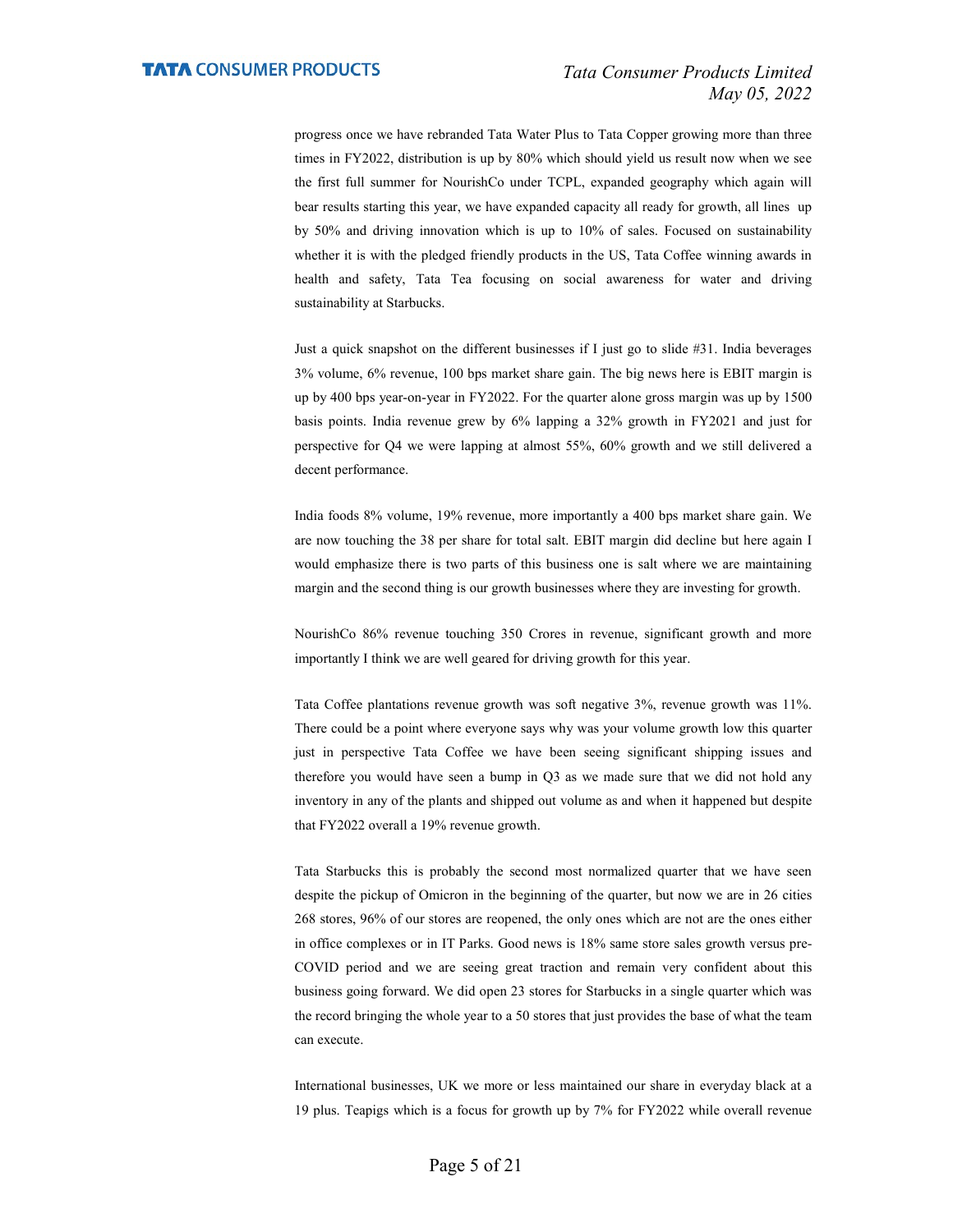growth as I mentioned was cycling a high of COVID was down by negative 2%. The US coffee bags share of 4.3%, flat coffee growth despite taking significant pricing, so there was a fine balance between margin, volume and revenue out here. Tea growth negative 8% again cycling COVID of last year. Canada maintaining market share at a 27%, 28%, specialty has dipped significantly and therefore negative 9% and they also cycled the high COVID peak and negative 7% revenue growth. Financial performance LK very quickly.

L Krishnakumar: Thanks Sunil and good morning everyone. On the standalone basis we grew revenue for the quarter by 5% and this is driven both by volume growth in the tea business as well as some pricing in the salt. In terms of EBITDA we saw 102% drop largely a function of recovery of tea margins to a normalized level coupled with some investment behind the growth initiatives.

> Moving on to the consolidated performance the increase was 5%, 6% on a constant basis driven by a similar rate of growth in all businesses and in terms of margin the growth was higher at 45% driven largely by the improvement in margins in the India business. In the international business also we saw slightly improved margins because of a strong performance in the last quarter by the coffee business and lower rate of A&P and other expenses. Non-branded business slightly lower margins impacted by lower realization in the tea plantations.

> On a standalone basis the financials for the quarter, the standalone reflects basically the India beverages, India foods and a little bit of exports into the overseas markets. We have seen a growth rate of 5% and improved margin, improved margins is a function two things. We talked about the improving operating margins in tea, but also if you look at the results you will see there is a higher investment behind brands. We saw this growth in margins is not withstanding a significant increase in the A&P spend. PAT higher at 152% reflecting largely the improved operating performance but also a lower rate of exceptional items. For the full year we grew 11% with a PAT growth of 43%. On the consolidated basis we saw revenues up by 5% for the quarter, a strong margin improvement of 4% driven by the India business as well as improving margins in the international business, exceptional items were lower, PAT at 289 versus 133 Crores and group net profit 239 versus 74 Crores. I just want to make one comment on the share of profit on JV and associates, you will see that the number is flat for the full year but slightly lower for the quarter reflects that there are two significant parts to this, one is the Tata Starbucks business and the second is the plantation businesses that we have. Tata Starbucks had an improved performance related to the previous year, but the plantation businesses were impacted by lower crop and lower tea prices. So this is an impact of both and the other point I want to call out because some analysts have still been asking questions that when we have the plantation interest in North India we need to remember that north India plantations do not have crops for most of last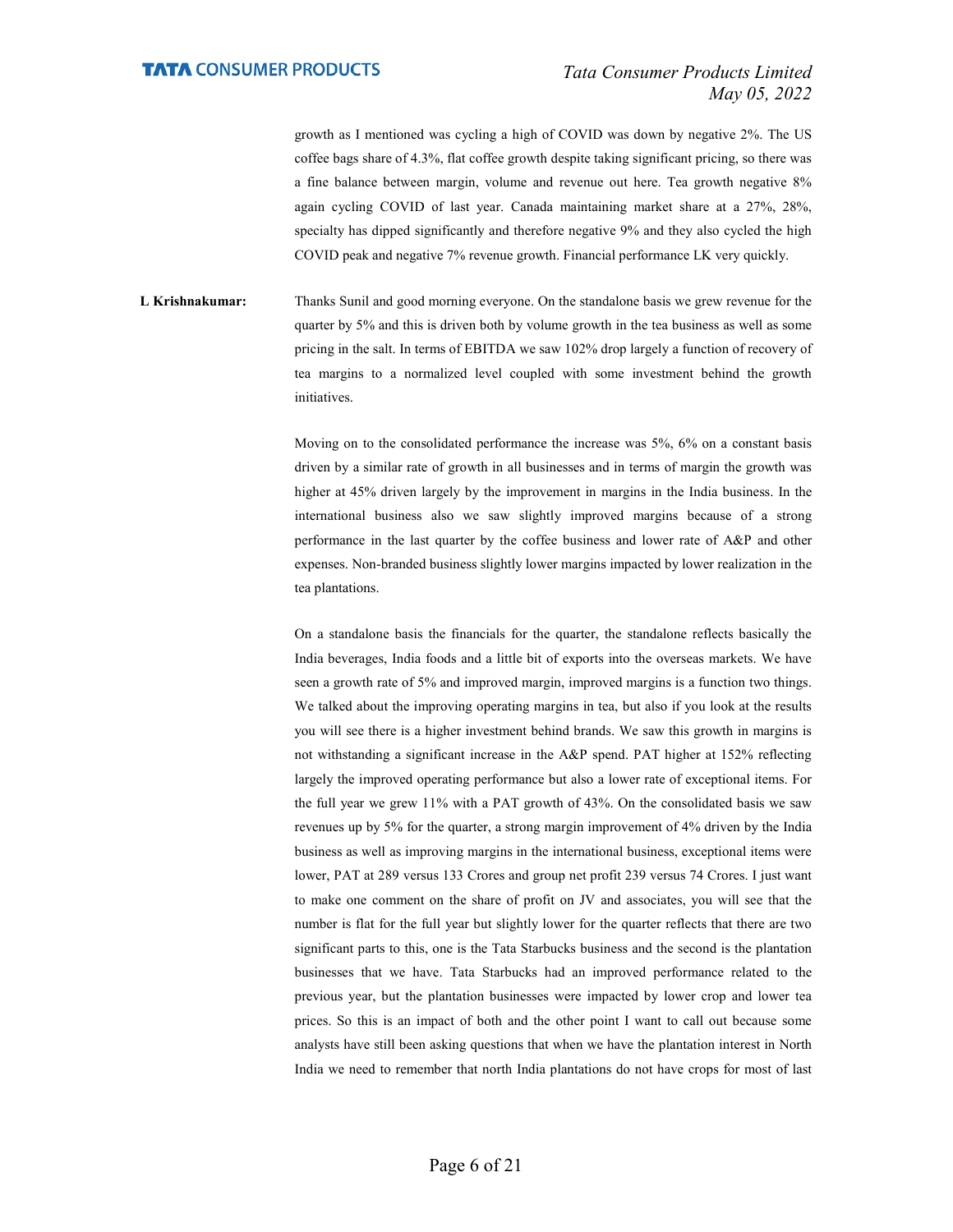quarter, so the loss in plantations tends to be higher in the last quarter that is a phenomenon some analysts have not fully come to grips with, so I thought I will make a mention of it.

 Moving on to segmental results and we have changed the segmental presentation to talk of. So we have presented on a like-to-like basis here we have changed the presentation to India and International business. The reason being we already told that in the last analyst call that we are managing the India business on an integrated basis and we often allocate capital between businesses and subgroups of businesses, but equally important is that the organization structure is a single structure with a common sales, supply and other functions, so it is only natural that we combine the businesses, we will continue to give revenue and appropriate margin guidance going forward. So if you look at the profile 69% of the revenues come from the India business and 31% from International businesses, more or less a similar profile in terms of the segment results with the International business improving profitability over the last few quarters and few years. So we are happy with the performance overall on the margin improvements in the International business, India business the margins are a reflection of improved performance in the tea business but also higher investment behind some of the growth initiatives, which over the medium-term will also deliver improved margin. So overall as a company our guidance still continues to be improving margins in the medium-term.

Sunil D' Souza: Just to give you a summary to conclude and what we are seeing going forward. The good news is the recovery following the third wave has been swift, but the geopolitical situation is evolving and exaggerating inflationary pressure. The good news for us is the three big commodities for us the coffee, tea and salt we have seen the price in the past and hopefully they are range bound right now. We are not too exposed to the new emerging inflation because of the geopolitical situation in wheat, oil, palm oil and sunflower oil for example, but that said overall inflation and its impact on consumer behavior is going to be a key monitorable. In the International space again we have been taking rapid price increases in line with the inflation that we have seen, but the in-home consumption is also tapering off as well as the impact of broad-based inflation needs to be monitored and we need to be agile in moving pricing around. In terms of business we think we have delivered competitive growth in our core businesses, we have gained 100 bps in tea, 400 bps in salt and we aim to continue that going forward. India packaged beverages have seen a return to normalized margins. In terms of growth we are cautiously optimistic given the macro environment. Just as a perspective for January and March, Nielsen does report close to a 5% volume growth coming back in India which is good news and we will continue to focus on execution to drive growth. For the year, the food business has seen good volume growth both salt and Sampann, for this coming quarter we are lapping a high quarter and therefore we need to be mindful about that. The cost pressure however will continue for a while and we have got to be agile moving around. In out of home businesses both Starbucks and NourishCo have delivered a fantastic performance despite the two waves of the pandemic. Given that we are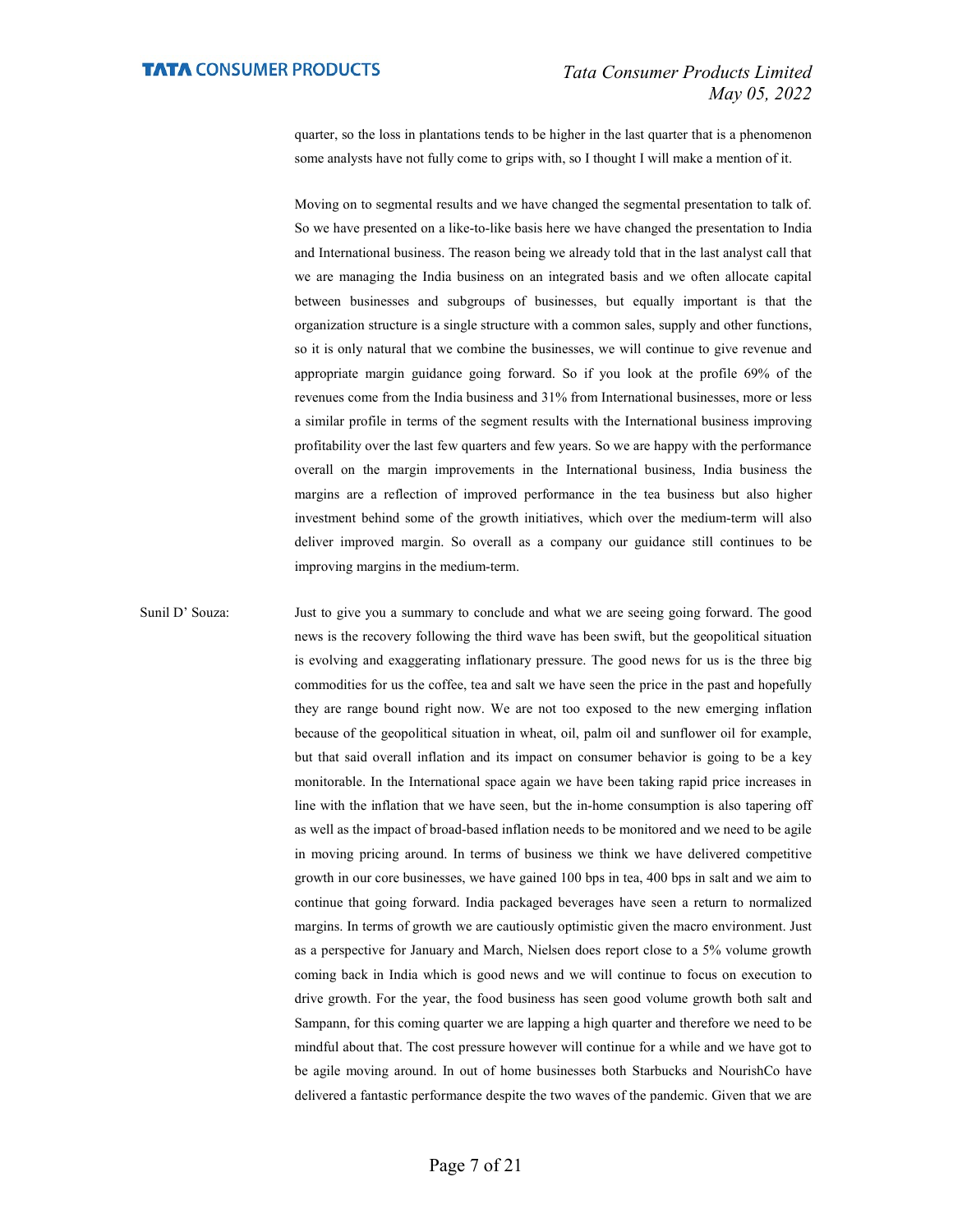seeing this pandemic slowly receding hopefully therefore we expect continued momentum in the businesses if there are no new surprises. Our new businesses our Soulfull, TSFL are on track and we expect to drive growth. TSFL we could expect to see significant momentum end of Q2 early Q3 as the Exports India ramps up. In the international business the focus will be on executing against plans especially three brand strategy and gaining share in fruits and herbals and specialty and like I said we will be taking pricing actions as appropriate. Given the inflation and investment required for some of the new businesses we will continue to optimize margins at the consolidated level, balancing margin, and market share and volume momentum. With that I hand it back to Nidhi.

Nidhi Verma: Thank you Sunil. Moderator we can go back to the Q&A queue now to take some questions.

Moderator: Thank you very much. We will now begin the question and answer session. The first question is from the line of Abneesh Roy from Edelweiss. Please go ahead.

- Abneesh Roy: Thanks Sir. My first question is on e-commerce market share in tea almost 41.9% market share, which is almost double of your national market share, so my questions here are which e-commerce platform this data is based on and which is the agency which is doing it and is it possible to replicate this kind of a success in your other categories and is BigBasket acquisition by the group also already helping in a significant manner here and what really brings this kind of a gain in market share, I just checked on the pricing bit I did see that your pricing is a bit lower than the other large player so apart from pricing and say buying the banners and marketing what has really bring the market share?
- Sunil D'Souza: Let me respond to you on the pricing question. I think you will see pricing go up and down in the e-commerce space in line with, I think right now everyone has got a summer sale is going for example, I think we are running a program around that, but you will see the pluses and minuses happening all the time number one. Number two is the high market share in ecommerce only points to the strength of the brands that we have and assuming that this brand is available at all places, the kind of market share that we could hope to have in the general market, so that just points out to more importantly our distribution ramps up, so I would read it that way. Number three it is the overall market share I think it covers Amazon and a few other platforms and it is not only limited to BigBasket so this is not a one pack listing and I will qualify that if I am not mistaken and Nidhi will confirm this to you this is basis syndicated data coming out from the e-commerce but again just to highlight this shows the strength of our brand and the ability to gain market share if they are evenly distributed and that is the big focus. So even if I take offline number I am about 10% behind on numeric versus my biggest competitor and 10% behind on market share, so just by equating distribution I could get to close to leadership and that will continue to remain the focus.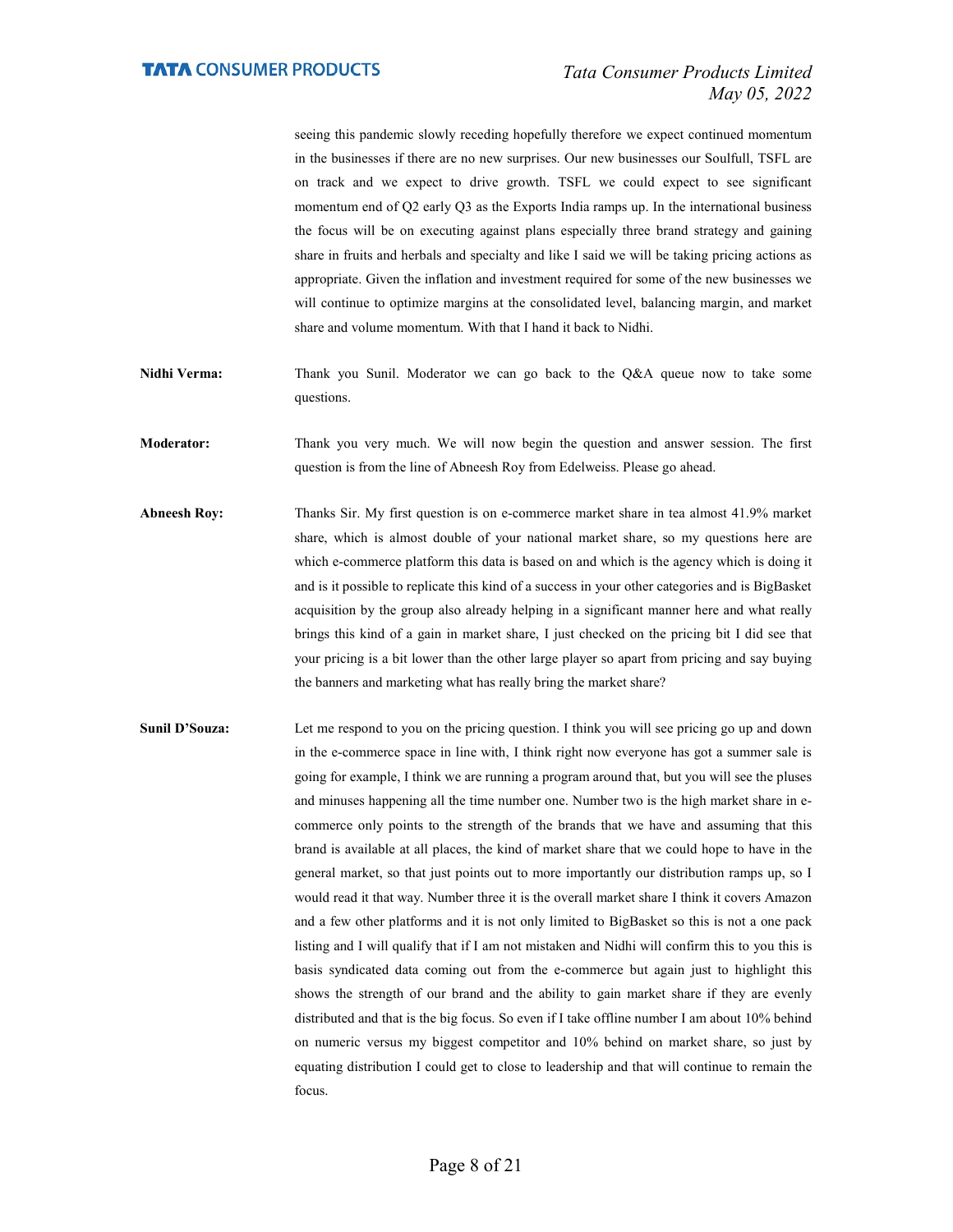- Abneesh Roy: One followup on tea business this is more in terms of raw material for FY2023 what is your take given Russia a large importer that seems to be a bit difficult but on the other hand Sri Lanka which is a large exporter is also not able to export, so are these two cancelling each other, so you do not see the big inflation for India tea raw material FY2023?
- Sunil D'Souza: So I will just give you a slight bit of color on that one. In FY2021 the tea price has spiked up because of the lockdowns and therefore the inability to harvest especially the first and second flushes. FY2022 we thought it would normalize but then there were droughts in Assam in the months of May and November and therefore the shortage on crop and that kept the prices high, but that said the pricing came down significantly from where it was in the same period a year ago. Right now it is operating broadly range bound so that is number one. It broadly depends on the rainfall and the crop output going forward, right now if you believe IMD being a good forecaster of 98%, 99% of long-term rainfall, we should see a decent monsoon and therefore a decent crop and therefore pricing should be range bound if not with a slight downward bias that is number one. Number two to answer your question on Russia and Sri Lanka both the places remember it is an orthodox market and a slightly higher quality orthodox, India is more of a CTC market and less on orthodox so while this imbalance on demand and supply could cause some of the customers to shift to orthodox from CTC but capacity is limited and the fact that we expect a slightly better crop this year than last year should broadly hold if not to the slight downward bias on tea pricing.

Abneesh Roy: My last question is on Himalayan and Tata Q, the Himalayan breakeven for the first time is it sustainable and what led to it and in Tata Q you said number two brand in this category so wanted to understand who is number one and how big is the total addressable market for Tata Q?

Sunil D'Souza: Himalayan, just similar to all the brands that we have I think we have got fantastic brands, but this has simply not been available to consumers. As we are expanding distribution this FYI think September 2020 is when we detached the Himalayan distribution from Varun beverages and went on our own and that is when we started to see the traction and this is led by distribution it is not led by pricing, it is not led by any other extraordinary effort, yes, extraordinary efforts in terms of distribution, more accessibility and more offtake, so therefore there is no reason to believe it is not sustainable, more importantly there is no reason to believe it cannot continue to grow exponentially going forward so that is number one. Number two, on Tata Q I think MTR is the market leader right now we are number two but that said I think we have got a long way to go. The addressable market in India is not as big as the export market so while we are rejigging our portfolio both from a product as well as a marketing communication perspective for India I think the bigger focus is to make sure that we are ready for the export markets with all approvals, etc. As I said I think you will start seeing greater traction at the end of Q2 early Q3 as we get our export engine ramp up.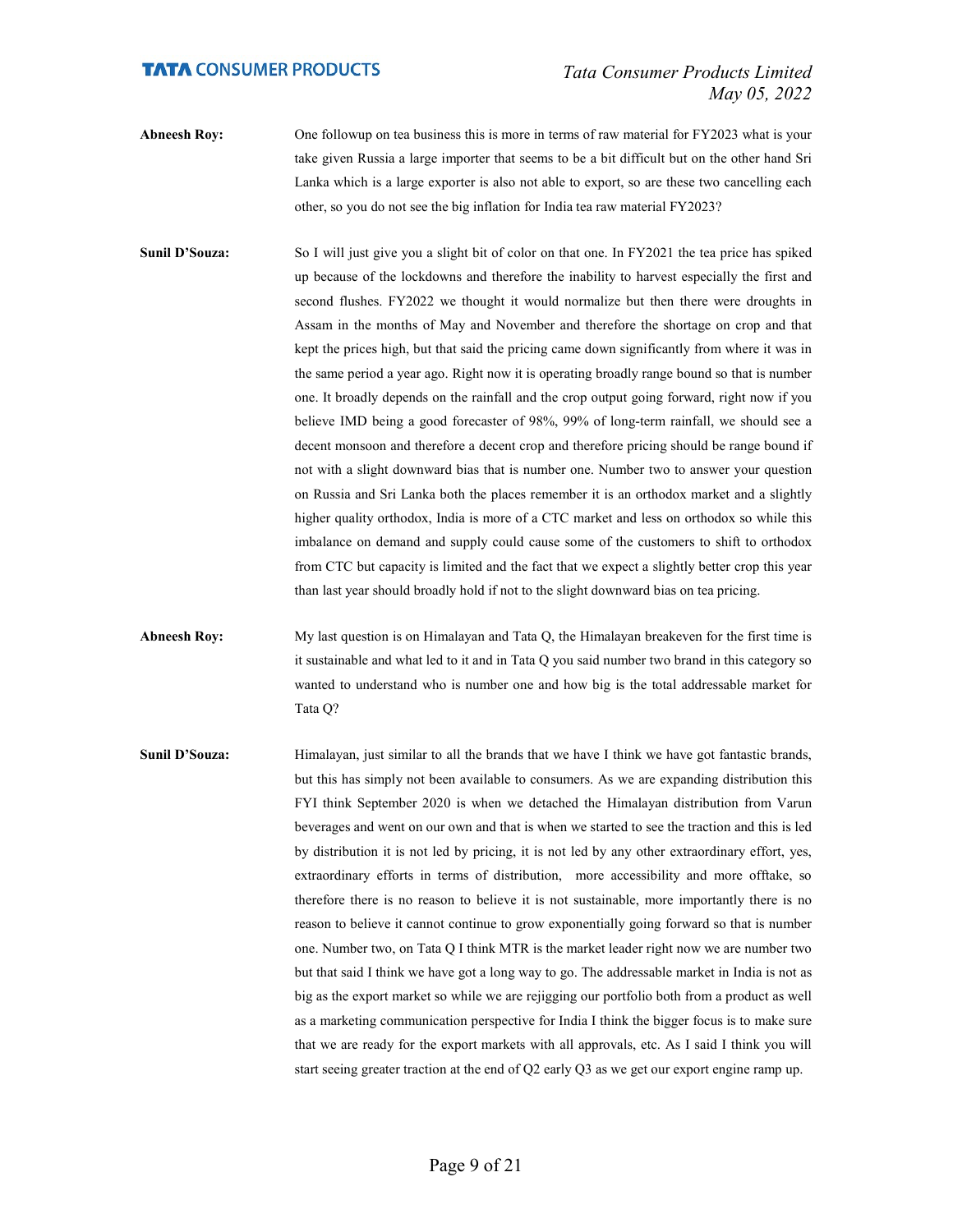Abneesh Roy: Thanks Sir, that is all from my side. Thank you.

Moderator: Thank you. Next question is from the line of Jaykumar Doshi from Kotak. Please go ahead.

**Jaykumar Doshi:** Hi! Thanks for the opportunity. When I compare your India business tea segmental margins with second half of FY2020 it appears to be higher both in percentage terms as well as per unit basis and even though the prices when I look at commodity prices of the last couple of quarters versus second half of FY2020 it is about 20%higher. So with 20% higher pricing you managed the commodity prices, you managed to fully recover and perhaps exceed your previous highs, is this sustainable or you think the competitive landscape would force you to reduce the prices further and maybe margins may settle at a slightly lower level?

Sunil D'Souza: Just to give you a perspective one of the fundamental assumptions in putting this company together was that they have got a fantastic four-letter brand called Tata and sub brands under it which are not getting leverage, therefore if we create a dedicated consumer entity focus on execution against the brands we will get returns and that is exactly what you are seeing. So just as a perspective our direct distribution earlier for beverages was about 500000 and numeric reach was about 2 million when we started off end of FY2020 which you are talking about this is when Tata Consumer was formed. Right now we are about 1.3 million and our numeric reach is about 2.7, so we are seeing that expansion as we are reaching more outlets directly there is an upside. Number two if you observe we have been ramping up our investment behind brands- moving from a completely or overwhelmingly push strategy to a more pull strategy therefore creating better brand power and therefore better pricing power. We have narrowed the indices between us and competition significantly and therefore taken up relative pricing that is the second piece of margin and the third piece of margin is when you follow up with strategy you put a lot of money into trade as you start taking some of that out we have redeployed it into brand and that is why you are seeing the margins go up and I think we are at a fairly comfortable position right now from a gross margin perspective on beverages and there is no reason to say we cannot continue this if not improve on this slightly going forward.

Jaykumar Doshi: That is helpful. Thank you. On the foods portfolio do you need further price increases in salt to offset the inflationary headwinds, can you talk a little bit about what is the incremental inflationary pressure if at all any between December quarter and now and what would be the price increase that you may need to offset that?

Sunil D'Souza: Just as a perspective there we have taken roughly Rs.4 price increase on Rs.21 so we moved from 21 to 25 from July to April 1 the last price increase that we have taken is just now on April 1. The reason for that is the inflationary headwinds are coming in the form of two pieces number one is the fact that there were extended monsoons in Gujarat and therefore lesser brine available to make salt and therefore brine prices went up and therefore cost of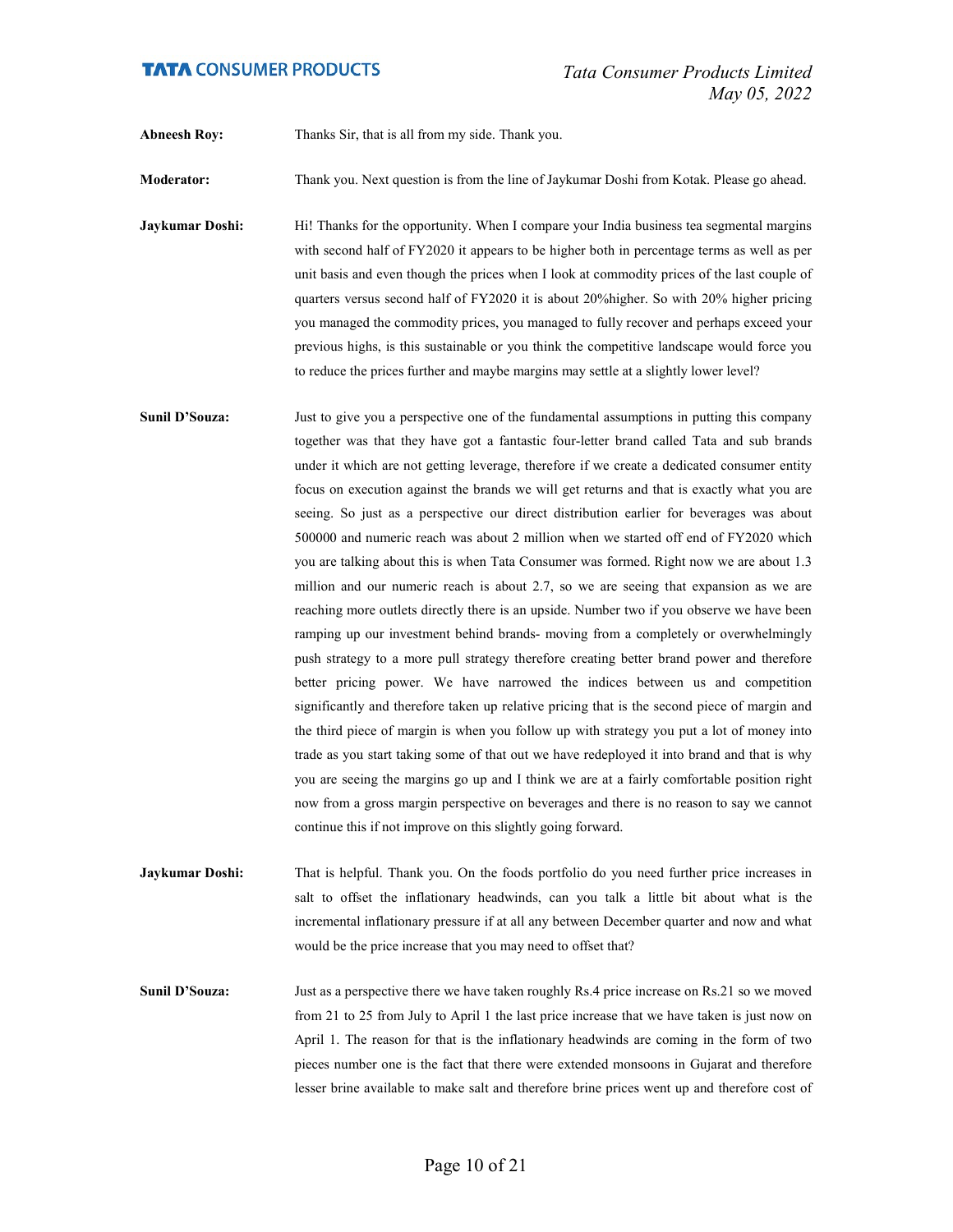goods went up that is one piece. The second piece is to convert brine into salt you do need energy and large amount of that energy is coal and large percentage of the coal that we use is imported coal and with the coal prices and shipping prices going up you have seen a jump of that. Now overall we have seen a significant jump in overall cost in Q2 and Q3. Q4 right now there might be a small increase but it will not be as steep as what we saw in Q2 and Q3 and we have taken a price increase like I said in April 1 in a little bit of anticipation but we will remain nimble to make sure that if needed we will make sure that we put pricing in play to make sure we are maintaining margins, but the more important thing here I would say is despite taking that pricing we are continuing to ramp up market share, we just showed the power of the brand and the execution that the team is putting behind it. Overall market share despite all that pricing that we have taken which is roughly 19% in a space of nine months our market share for the year is still up by 400 basis points, but like I said we need to stay close the only thing is there might be a 30, 45 day lag between cost going up and us being able to take pricing.

Jaykumar Doshi: Understood, thank you so much, that is it from my side.

Moderator: Thank you. The next question is from the line of Vishal Gutka from PhillipCapital. Please go ahead.

- Vishal Gutka: Thanks a lot for detailed presentation. Just on the salt distribution front is it possible to accelerate the distribution network because direct reach is a very critical component for driving sales of salt so I wanted to know because this year the increase is here in the region of 15% so was it due to COVID led challenges that you are able to increase only by 15% overall numerical distribution for salt business?
- Sunil D'Souza: So let me say I would say total numeric reach is the most important piece probably direct being slightly higher for salt than for tea, but that said I think right now what we are seeing is on the metros and Tier-1, Tier-2 towns we are fairly good on overall numeric reach, I think our opportunity areas are more in rest of urban and rural and to get to rest of urban and rural, yes, can we go direct why not I can move from 1.3 to 2 or whatever, but I think it is more efficient for us to move to a decent number and I would say 1.5 broadly for FMCG is a good it is not best in class yes it is a good number to target, but this year the focus will be to get the multiplier of the wholesales that is where the focus is because one of the commitments that we did make when we formed this company is that we will double our total numeric reach by September 2023 which is 4 million, so mathematically if I go to a 1.5 million and get a 2.5 multiplier I will be close to that number to deliver the total numeric reach which in turn will deliver us volume and market share.

Vishal Gutka: Thank you.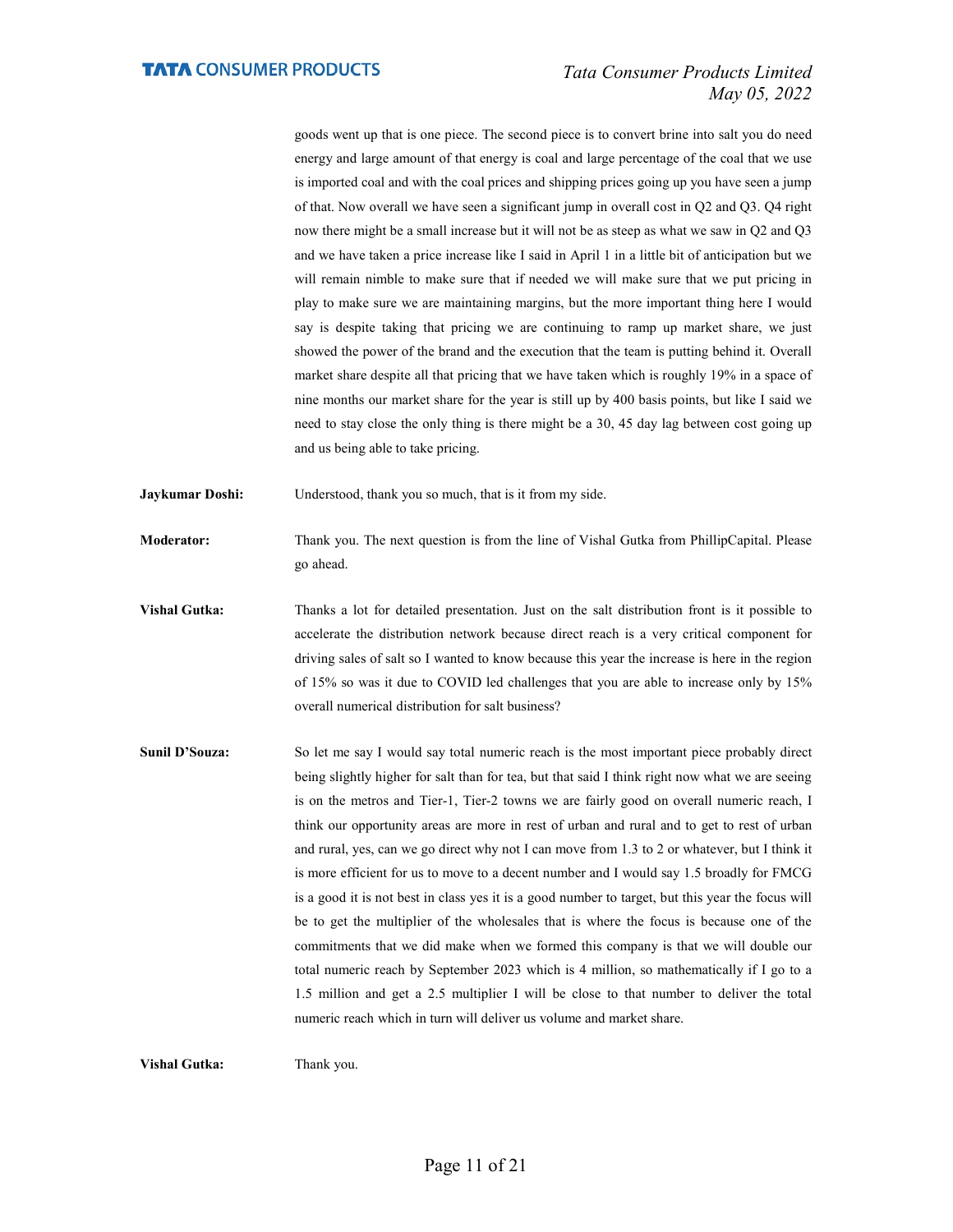- Moderator: Thank you. The next question is from the line of Nikunj Gala from Sundaram AMC. Please go ahead.
- Nikunj Gala: Good afternoon everyone. My question is with respect to India food business so India food business except for salt in next three to five years if the company can ramp up to the kind of goalcompany has desired what kind of a marginal ROCE level we are working with?
- Sunil D'Souza: Let me put it this way I said that Tata Consumer was formed to become a large FMCG company. As step one we are becoming a large F&B company and if you look at the opportunities for growth just from a field of play perspective there is more opportunity in food than beverages therefore we do expect a significant ramp up in the food business. Now important thing as we grow the businesses we have to remember there is a target long-term stable margin and there is a margin in the interim while building out those businesses. So we are very, very mindful about the businesses that we are getting into whether it is organic or inorganic to make sure that the long-term margin profile of the business is accretive to our current portfolio, but that said going forward you could see investments in businesses to make sure that we are coming up the path to scale. So I would not hazard a specific number to you but do expect a double-digit growth in the India food business with margins continuing to improve as we move forward.
- Nikunj Gala: The question was like for example in the spices can we go up to what peers are doing the margins or even at the aggregate level you believe the margins would be in line with what company is delivering right now?
- Sunil D'Souza: Every category that we play in we aim to be in the top two or three players and the top two or three players not only in terms of volume and market share but also in terms of margin, there is no reason we cannot get to industry margins in any of the categories but that said over a period of time. It will not be instantaneous because a) you have to build scale, second you have to build a brand.
- Nikunj Gala: Second question with respect to the media article stating that the company is planning to get into the home and personal care through acquisition led strategy I just wanted your thought on that?
- Sunil D'Souza: I will repeat what I said is Tata Consumer was formed to fulfill the FMCG ambitions of the Tata Group. As step one we have done a F&B company and moved from being just beyond the tea and salt company so that is number one. Number two is if you go by the group norms of simplify, synergize and scale for the last two years while we have been doing a bit of scale up the focus has also been to simplify and synergize the businesses, the last simplifying synergy being the Tata Coffee and the International restructuring. Now that we are broadly done with the heavy lifting and there will be a continued focus on synergies for example on cost, etc. Now you could see a traction on the scaling up perspective. I would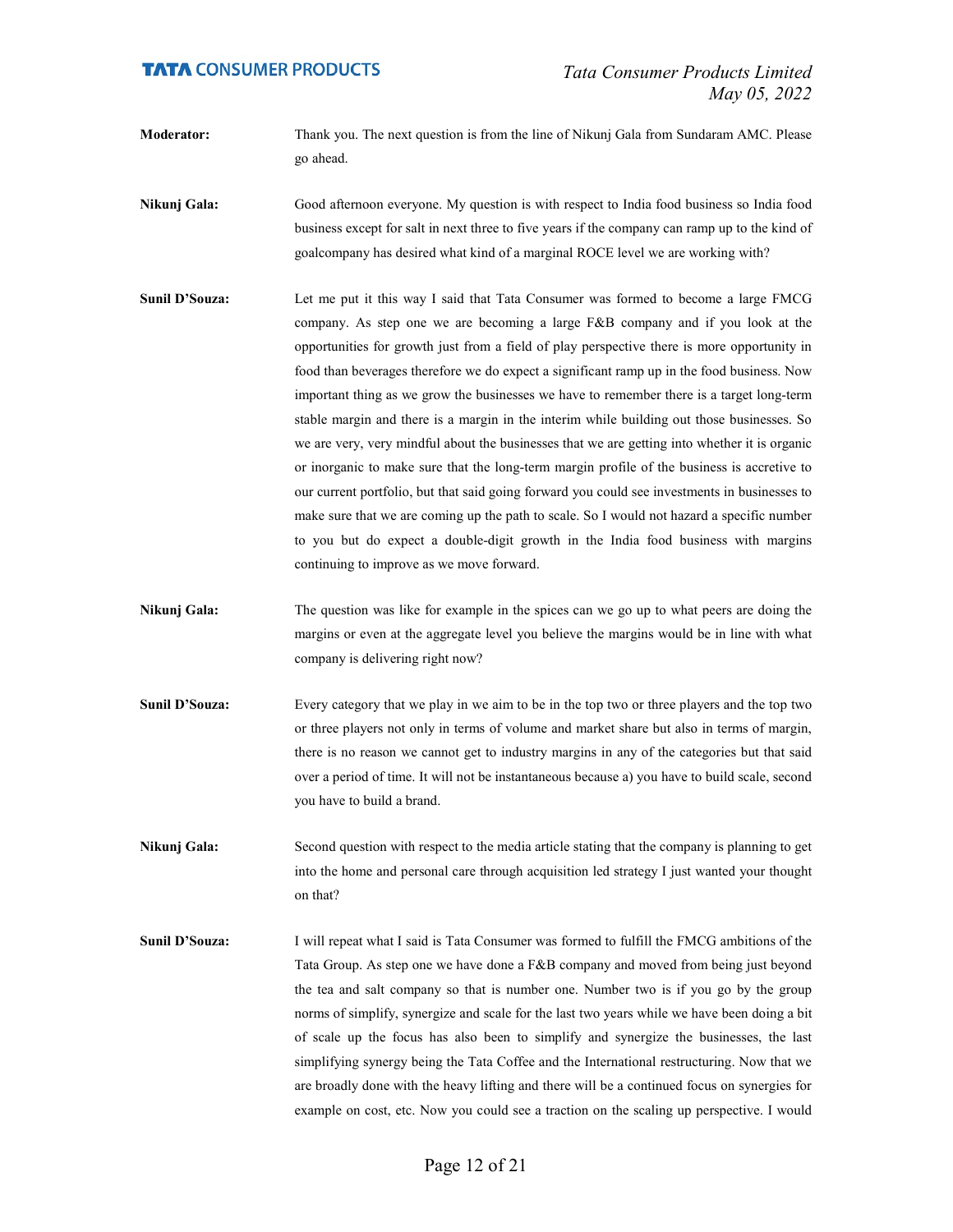not comment on speculative articles on which category we are getting into or which we are not, all that I would say is any category that we get into we are very, very mindful about a) the scale for that category, the margins in that category, the number of brands that play in that category whether it is too fragmented, consolidated, what does the Tata brand name do, what are the capabilities that we have that is number one. Number two, every category that we will consider we will also look at is the best bang for the buck going organic or inorganic. So we will become a large FMCG company, we will have scale, we will deliver superior financial returns, but over a period of time.

- Nikunj Gala: Thank you for that comment. Just on that, is there any threshold ROCE you look at when you consider any category or any product in that way or that is just a ballpark number you work with that, that is a good ROCE to work with, to get into the category that was my last question?
- Sunil D'Souza: I do not think we only look at ROCE when we enter into category. Just for example in pulses ROCE is almost infinite right because there is no capital, we are using third party it is just working capital and inventory that we are holding and we are selling it off. So ROCE is not the only determinant. The determinant is the scale of the category, the margins in the category, how accretive is it to our business, do we have the capabilities to synergize and scale, for example getting into a Cold chain does not make sense for me right now maybe it is later, but today no Cold chain products will be on the table since irrespective of the ROCE or the margin because I do not have synergy, so there are multiple things that we consider when we get into a category to make sure that ultimately as Tata Consumer we are creating financial value.

Nikunj Gala: Sure thank you. Thanks a lot. All the best.

Moderator: Thank you. The next question is from the line of Percy Panthaki from IIFL. Please go ahead.

Percy Panthaki: Hi! Sir, my first question is on costs. So when we had acquired the consumer business of Tata Chemicals we had said that there are a lot of synergies not only on the topline which I understand but also in terms of cost and we have realized a lot of those synergies I remember you mentioned that there was one redundant layer of distribution which you removed, etc., so what I want to understand is where we are in that journey of realizing cost synergies from the merger, are we sort of 50% through that journey, are we 80% through some kind of flavor you can give on that, and a sub question to that is apart from cost synergies from the merger are there any other low hanging items in terms of sort of cost rationalization which you can implement. See there will always be some cost rationalization possibilities for any FMCG companies even after a century of existence and sort of good management. I am not talking about those I am talking about something more obvious and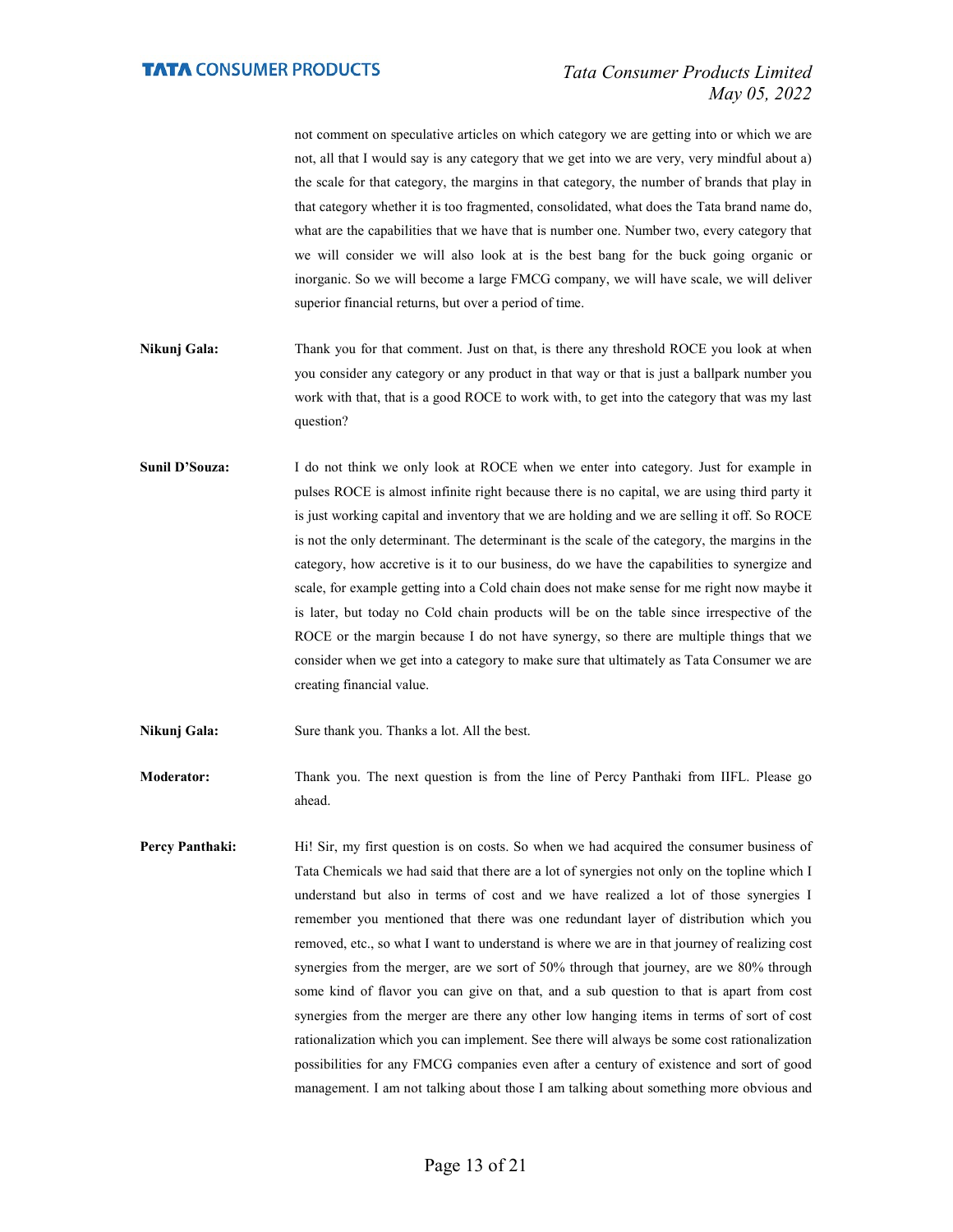something more sort of low hanging which you can extract over the next one or two years, so these two sub questions are my first question.

Sunil D'Souza: We had made an announcement of taking out between 100 to 150 Crores of synergies. Now you are right, topline is a derived calculation, but costs are real, and we were presenting the amount of cost till I think about September quarter if I'm not mistaken where we had almost delivered that entire 100 and 150 Crores and it came in various pieces, it was a layer of management system, it was layered in the supply chain with the super distributors and C&FAs, it was with the beverages and foods operating as two separate units, it was at the integrated structure, it was in procurement multiple pieces. So we have delivered that and the proof of the fact apart from this just that you would have believed the management when they say that they have delivered in the P&L itself. We have fueled significant amount of new categories and invested behind those categories number one. Even in the core business we have ramped up our A&P significantly while continuing to deliver improved financial returns. All that is possible simply because we have been taking cost out from the P&L, large part of that from the synergy. Just for example even in this presentation I showed you the secondary freight per kilometer is down by more than 25% just because we combine the salt and tea and that is a mathematical proven number that is on the table. So synergy is almost completely delivered as committed, but as you rightly said it is not a one stop per se. We will continue to look for synergies just for example right now we have announced the Tata Coffee merger and the international restructuring there is significant money on the table apart from the simplification, legal management teams, etc., there is tangible value on the table which we will take out but that we will quantify once we finish the entire exercise you could expect a significant number to come out that is number one. Number two the example that this is a constant exercise and we will keep looking for it, looking for opportunities is as we expand the Sampann portfolio for example we are leveraging 3P manufacturers across the country and as we grow this business aggressively we have to look at the footprint that we operate in because between freight and sourcing is where there is a significant amount of money. So we have just finished an exercise which relayers our entire or significantly changes parts of our footprint on sourcing and logistics again with a significant bill in terms of synergies to be realized at the end of it. So it is an ongoing exercise I would say 3% to 5% productivity on the cost angle will be a constant endeavor for this company going forward.

Percy Panthaki: Second question on Starbucks and you have done very well in terms of store expansion and city expansion footprint, etc., I just wanted to also spend a little time on the margins so what my understanding of this business having studied other QSR formats is that typically beverages versus food, beverages has an edge in terms of better gross margins and secondly also given where Starbucks price points are which are definitely at a premium to other sort of chains in the industry I would have thought that margins would be better especially now since your 250 stores plus so the scale is not a big issue anymore. My expectation is that for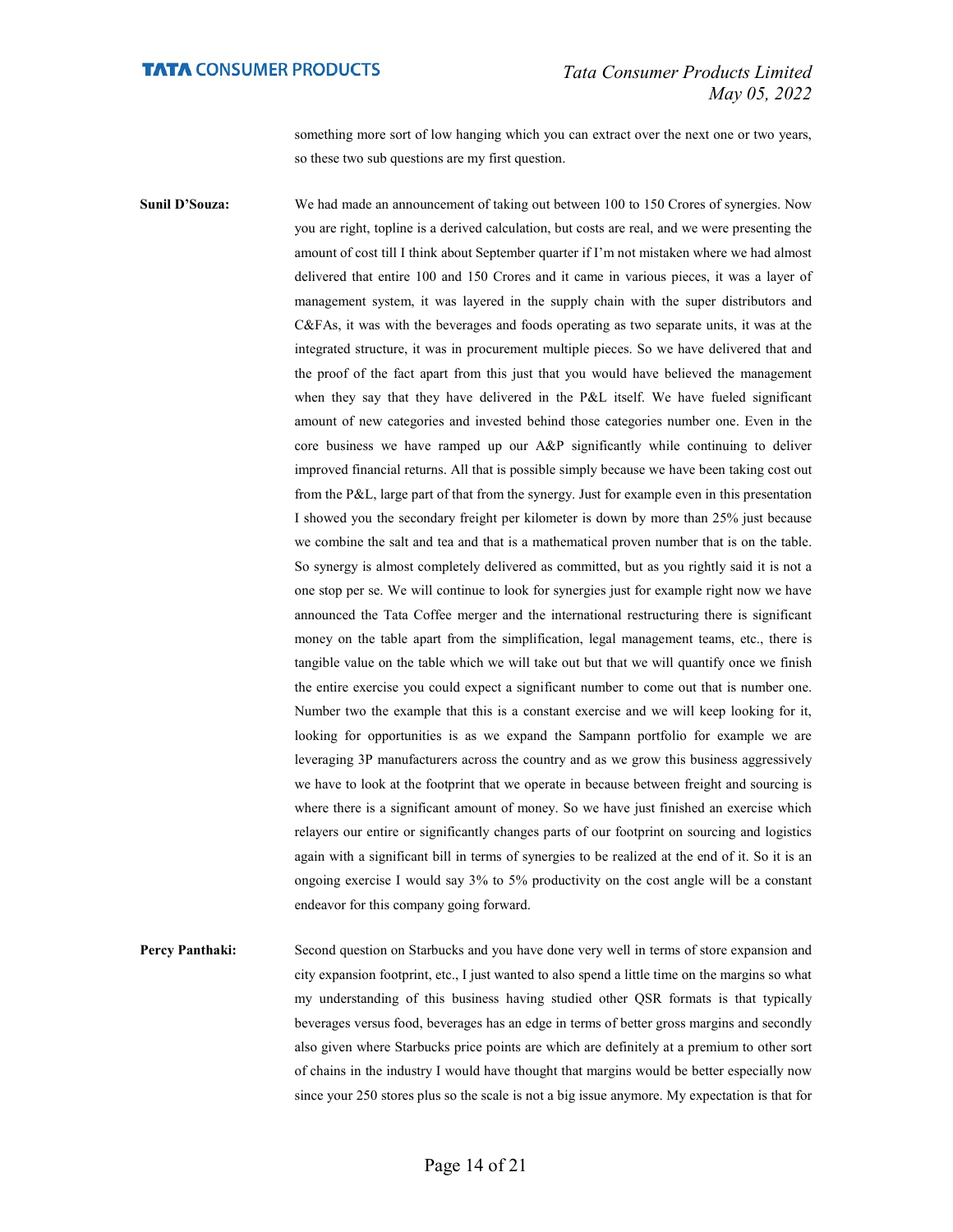a format like this pre Ind AS 116 and pre-royalty EBITDA margin should be close to 20% and I do not think we are there yet so do you think that is a fair target first of all and if yes what is required for us to go to that level?

- Sunil D'Souza: I would not dispute your target of the 20% margin and I would say we are quite close to that we are not way off right and you have to remember the margins is a function of also the total cost that we are bearing and the throughput that we are getting through. During COVID and closure we have had significant issues in terms of the traffic in the stores and therefore the drop in revenue while the costs have not changed significantly we have managed to bring down cost a bit, but they have not changed significantly, the revenues dropped and therefore the net margins have come down on the EBITDA level. That said right now we are seeing them come I would say between 15% to 20% and therefore we do not see an issue in ramping up going forward.
- L Krishnakumar: Just one another point you need to bear in mind is what you are saying without commenting specifically but overall profit numbers will be different in a steady state than that when you are expanding. We have opened as Sunil said over 25 stores in the last quarter so we are not in steady state yet so please remember that.
- Percy Panthaki: Sure. Just a clarification on this, this 15%, 20% number which you spoke about is that a number which is pre-Ind AS 116 or it is under the 116 reporting standard?
- L Krishnakumar: Let us have a conversation offline.
- Sunil D'Souza: Just to give you some more color on that revenue grew by 76% and EBITDA grew by 160% so just the throughput or the traffic in the stores itself moves up the EBITDA in a big way and as I said on the out of home piece I think for NourishCo and Starbucks the last quarter was almost normal apart from the Omicron hiccups that happened. So you could expect to see these pieces ramping up as we go forward.
- Percy Panthaki: That is all from me. Thanks and all the best.
- Moderator: Thank you. The next question is from the line of Sumant Kumar from Motilal Oswal. Please go ahead.
- Sumant Kumar: Hi! Sir. My question is regarding tea margin. In the month of April we have seen a CTC leaf prices have go up by 12% to 16% and you talked about the tea price likely to correct so if it is not going to correct and can you talk about how things are going to be for the price increase side and margin side for the tea business in the next couple of quarters?
- Sunil D'Souza: Let me comment in two different ways. Number one is as tea prices go up or down we will modify our pricing in the market to make sure we are more or less maintaining margins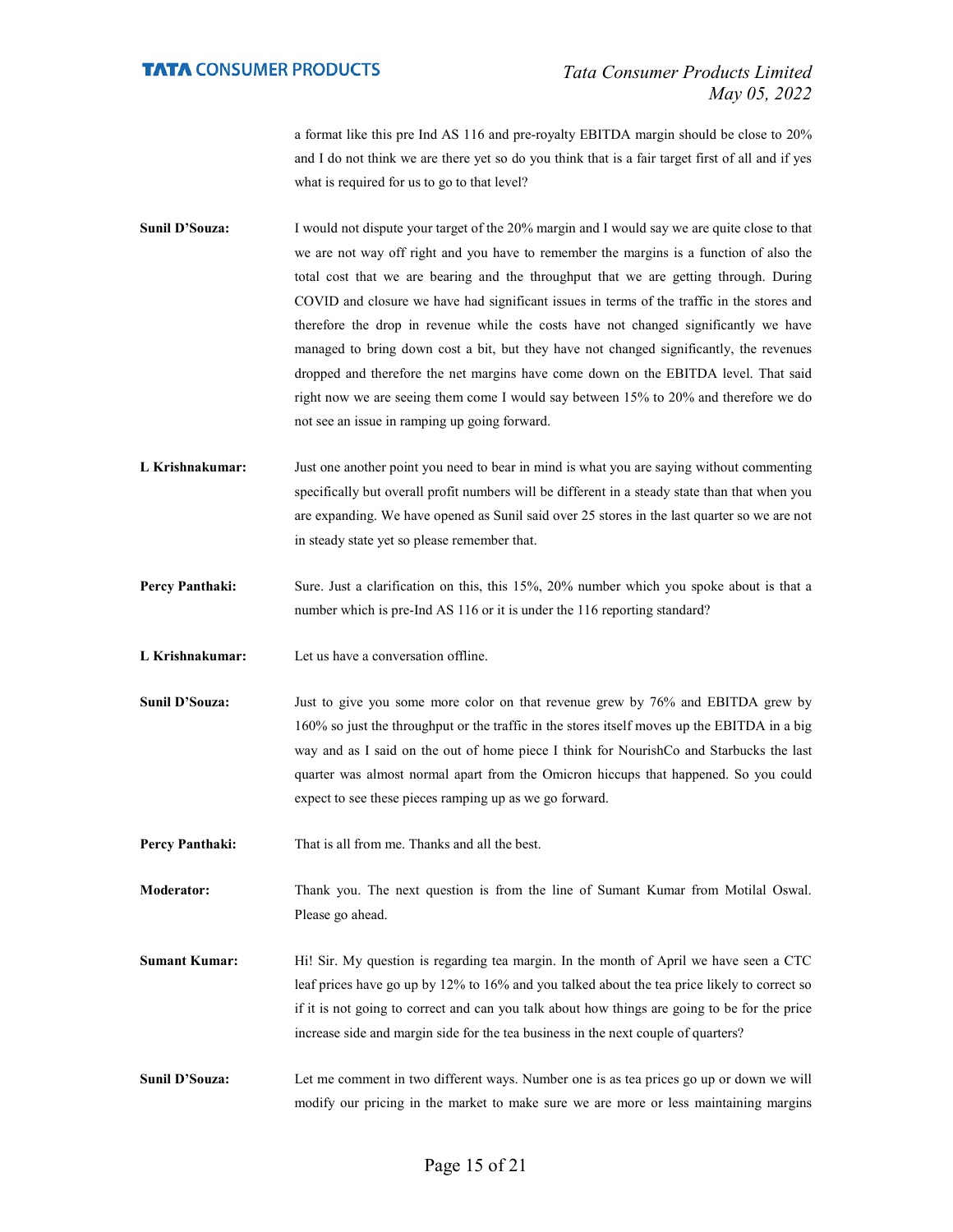while maintaining competitive stances and volume momentum so that is number one. Number two just as a perspective in the month of April if I am not mistaken while there were some small upticks in the North Indian tea, the South Indian tea saw a downward pressure so that is number two, and number three April is probably the wrong month for making a conclusion on tea pricing because the first flush happens about May and from May onwards is when you could see the price movements going up or down, but broadly like I said tea prices were range bound in the last quarter per se we will see some ups and downs but not as significant as what we have seen in FY2021 and quite a large part of the beginning of FY2022. If we have a normal crop this year you could see a downward pressure on prices overall, but anything that moves up or down we will make sure that we are moving our algorithm in line to make sure maintaining margin and maintaining momentum.

Sumant Kumar: Last question the other expense is higher in Q4 what is the key reason for that?

- Sunil D'Souza: Sorry.
- Nidhi Verma: Other expenses are higher in Q4.
- L. Krishnakumar: It is not only in Q4 but overall other expenses there are number of reasons .The first is the fact that we are investing in infrastructure whether sales, digital as we expect. Second is compared to the previous year there are new businesses which have come in like Soulfull, like Tata Q, third reason is we are ramping up Sampann and other things and there is an element of inflation which all of us have, so all these are contributors.
- Sumant Kumar: Thank you so much.
- Moderator: Thank you. The next question is from the line of Trilok from Dymon Asia. Please go ahead. As there is no response from the current participant we will move on to the next question.
- Nidhi Verma: Moderator perhaps please go to the webcast now and take some questions from there.

Moderator: Sure.

Nidhi Verma: So there is a question from Alok Shah at Ambit. He is asking that distribution in tea and salt has increased by 15% and 13% CAGR over FY2020 to 2022 , wanted to check how much more distribution is yet to be covered and against this distribution expansion tea and salt volume growth CAGR has been 7% and 9% over the same period which is lower than the distribution expansion so is this understanding correct and how do they reconcile this?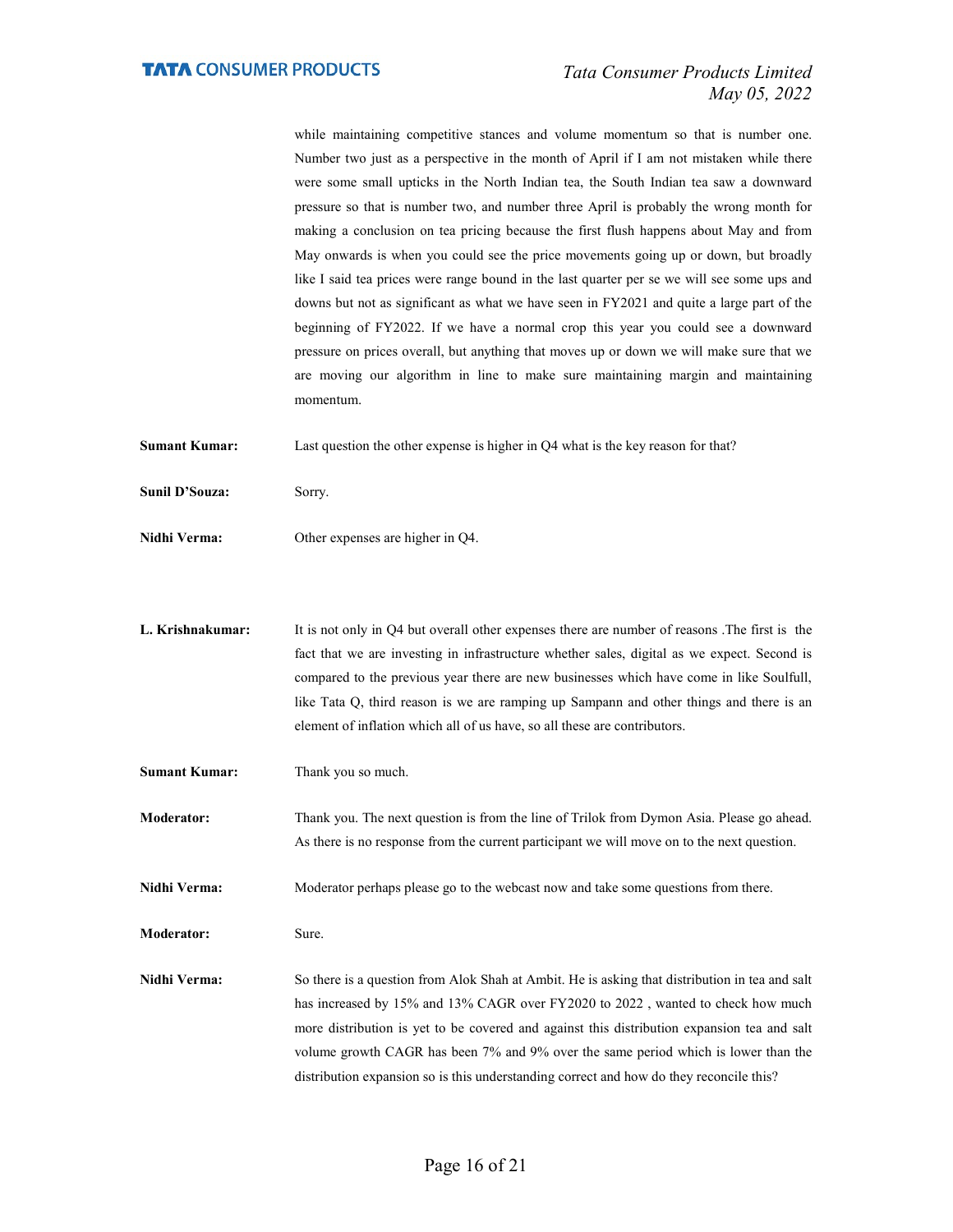- Sunil D'Souza: I will answer this in two or three parts. As I mentioned our target in terms of numeric reach is 4 million outlets we are at a 2.7 so we have got at least 50% more ground to cover and at 4 million outlets I think we will be in the top quartile of FMCG company that is the target that is number one. Number two I do not think you can do a direct linkage with the distribution expansion for the same time period because this takes time to build up and number two as we are expanding distribution as I mentioned rest of urban and rural is the opportunity where you would expect to see slightly lower volume/value throughput and number three it is also a function of industry ups and downs while long-term the beverage industry in India for example the tea industry has been growing between 5% and 7% volume, we have seen significant softness in the beginning part of this year as I said at January and March two months have come in at a 5% volume growth and the industry looks to be coming back. I would not draw straight line correlation I would urge to go on the hypothesis saying that a) if you are present in 4 million outlets, if you have got strong brands and therefore share of handlers therefore you will be getting volume market share and therefore a good bottomline at the end of it.
- Nidhi Verma: Thanks Sunil and he has another question perhaps LK can take this. ICDs have gone up from 730 million to 4.99 billion can you share some more details on the same?
- L Krishnakumar: This is a deployment of surplus funds we have preferred deposits with strong companies for example HDFC is one company where we made deposits so they are not within the group, when we get a better return than employing them in short-term mutual fund, so these are examples of where we have placed it
- Nidhi Verma: The last question is what is the gross margin profile of NourishCo versus tea business?
- Sunil D' Souza: So broadly the gross margin profile of NourishCo is in the ballpark of the tea business in fact once we get our innovation engine fired up it should be slightly accretive to where the tea business would be on a steady state. As I said the big opportunity in NourishCo is that even after the expansion that we have done I think we still got about 45% to 50% geography of the country to cover, NourishCo has not delivered to its full potential on the bottomline simply because it has been hindered by the two waves of the second wave and the Omicron which we have seen, I am keeping my fingers crossed that this is the first full year in which they see a full summer and would have executed in all the expanded geographies that they have operated in and therefore you should start seeing significant traction on that business.
- Nidhi Verma: I think we can go back to the Q&A queue and perhaps we can extend the call by 10 minutes so that we can address rest of the questions.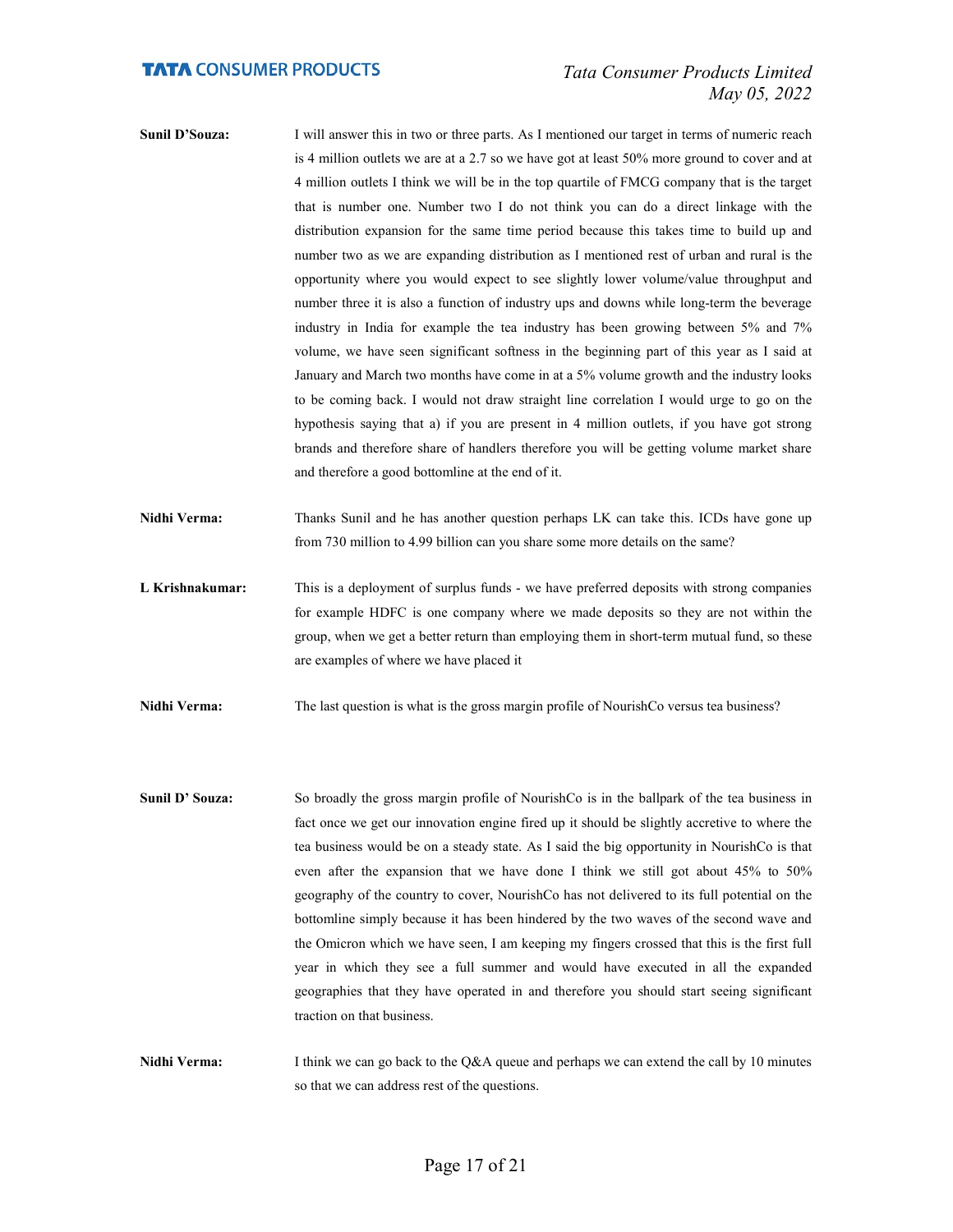- Moderator: The next question is from the line of Devika Jain from Ratnabali Investments. Please go ahead.
- Devika Jain: Hi! I just wanted to understand what is the growth strategy for Sampann so I see Sampann is one of the biggest growth drivers of the Indian business so I just wanted to understand when in the bigger scheme of things what would your strategy be going forward on a longterm basis?
- Sunil D'Souza: I can go on for about half a day on the Sampann growth strategy but to just give you in a nutshell, Sampann is going to be the pantry brand for us and therefore all the categories that we will enter with Sampann is pantry. So right now we have got spices, we have got pulses, we have got besan, all of it are doing very well, Poha has grown more than 100%. Overall Sampann has grown by more than 30%. Sampann the other categories have been identified in which to enter we have just entered the dry fruit category which again is a high margin but trust deficit category because there is no big brand operating there. Sampann I think the critical case is to make sure a) we will get into the right categories, b) we build the brand on which I think we have got a lot of work to do, c) expand distribution, and d) most importantly once we get to a certain level of scale start leveraging procurement at the back and lastly is start putting in value-added innovation as we go through to make sure we move up the margin profile.
- Devika Jain: A little bit of guidance as to can we expect growth of more than 30% going forward?
- Sunil D'Souza: I would say you can expect very healthy growth across TCPL but Sampann should be outpacing the TCPL growth number significantly.
- Devika Jain: Sure thank you that was helpful.
- Moderator: Thank you. The next question is from the line of Shirish Pardeshi from Centrum Capital. Please go ahead.
- Shirish Pardeshi: Hi! Sunil, Nidhi, LK good afternoon thanks for the opportunity. I have one question. In reference of slide #13 where you have seen strategic priorities six pillars. I would like to see in the context you said you are holding about 2500 Crores cash so the point what I wanted to understand is explore new opportunities so what is it that you are looking, are you looking for brand, channels, D2C or format that would be helpful and the sub question on that we too acquire brands Soulfull and Tata foods, in the medium to long-term say three years what is their expectation in terms of scale, distribution, profitability and maybe revenue?
- Sunil D'Souza: Let me answer the first part of your question. The 2400 cash is kept ready and powder dry to deploy in case we see opportunities I think the critical piece is creating value for Tata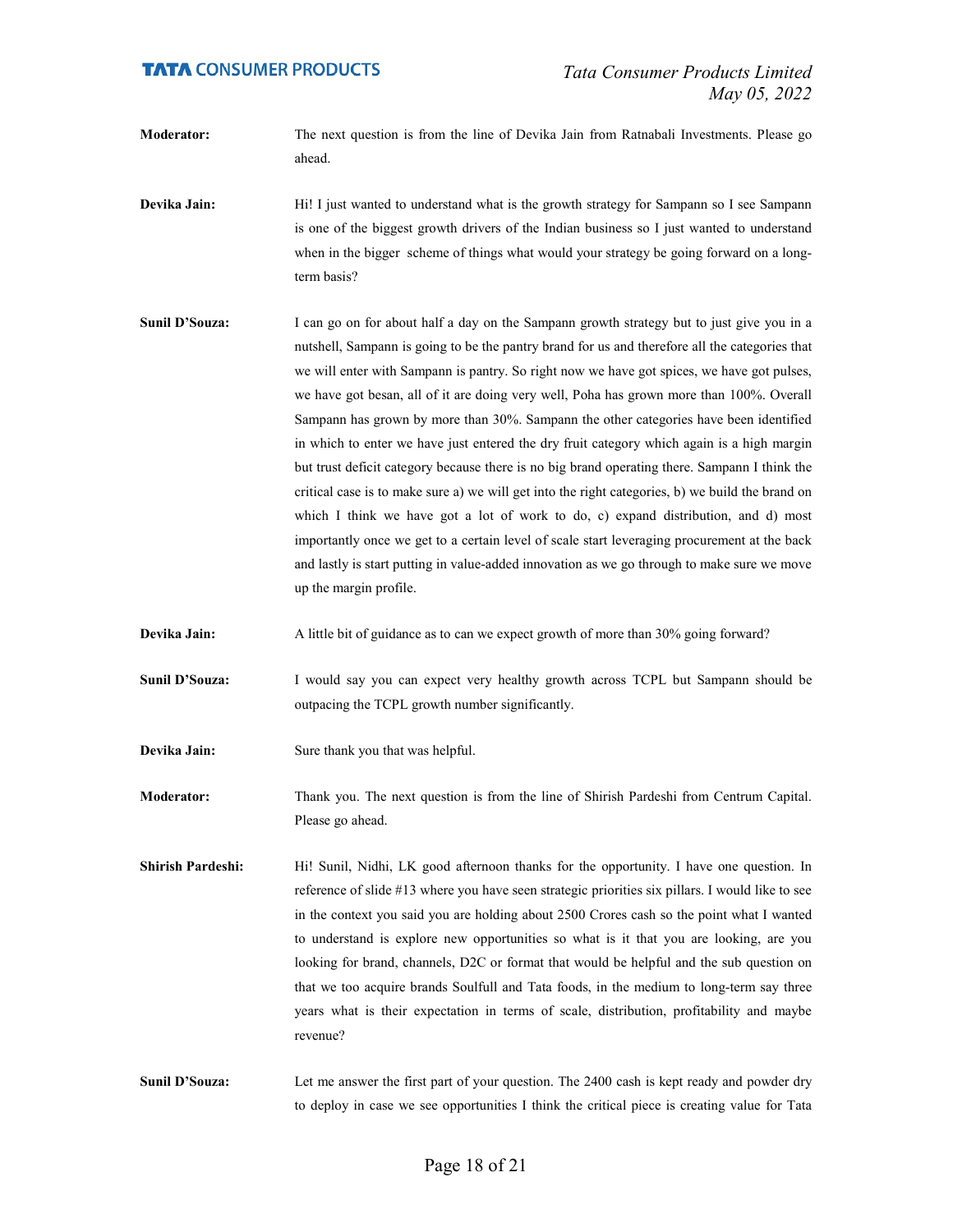Consumers we are extremely mindful of the return ratios of the business but also we have got to make sure that we fulfill the ambitions in terms of scale so every opportunity is looked at from every multiple angle to make sure it is creating value. Soulfull for example and that is a classic example that I can give you. Great brand in the geography which it was operating and we thought we can scale it across the country they had a unique proposition of millet which was a differentiated proposition from a consumer perspective, but also entry barrier simply because they possess the technology to process millets very efficiently which not many companies can. Number four they have brought in a great team we have leveraged that by keeping the team separate and only integrating where TCPL will create value. So is there a specific one piece that I can give you saying we would go deploy against brands or we will deploy again D2C no, we look at every possible opportunity that is there, there is a set of targets that we have which we go after but it has to create total value. As I said every single acquisition has to make sense on strategic filters as I mentioned but also more importantly the financial filters for us to make sure that it is value accretive.

- Shirish Pardeshi: On the two acquired brands long-term target say three to five years where do you think this business can go?
- Sunil D'Souza: So it is to multiply the topline and the bottomline multifold for all the businesses. Soulfull is already on its way like I said it had a slow start just because of two things one is we had to integrate that business and number two is I think our team took a little bit of more time to understand the category because we have never operated in that place earlier, but now that we have got it, now it is into triple digit growth for the last couple of months and we expect to continue a very, very strong momentum going forward apart from the fact that we will expand portfolio. On Tata SmartFoodz I did mention earlier that we have work process going on to, we have already integrated the business, but from a portfolio angle and more importantly the big bang for the buck will be the export market making sure we have the brand, the product portfolio and the regulatory approvals to start ramping up that business.
- Shirish Pardeshi: Let me take a little more, I have tested both the brands and I have seen, I am a big fan of processed food while if I give anecdotal evidence McCain came in India with potato variants for long time but they have not been able to scale up of course I am not saying the time is different that today time is very different, in a medium to long-term to reach over 10 billion brand do you think you will require four years, five years, six years?
- Sunil D'Souza: I would not give you a specific number one and I would not try to draw parallels because I can give you the name of one of the big competitors in India who did try to get into salt as well as Atta, but there are other players like we have succeeded in salt and someone else has succeeded in Atta. So just because "A" player tried a category and did not succeed does not mean others can succeed or fail. Every company has to evaluate what its strengths are, where are they playing to, make sure we are differentiating, make sure we have the ability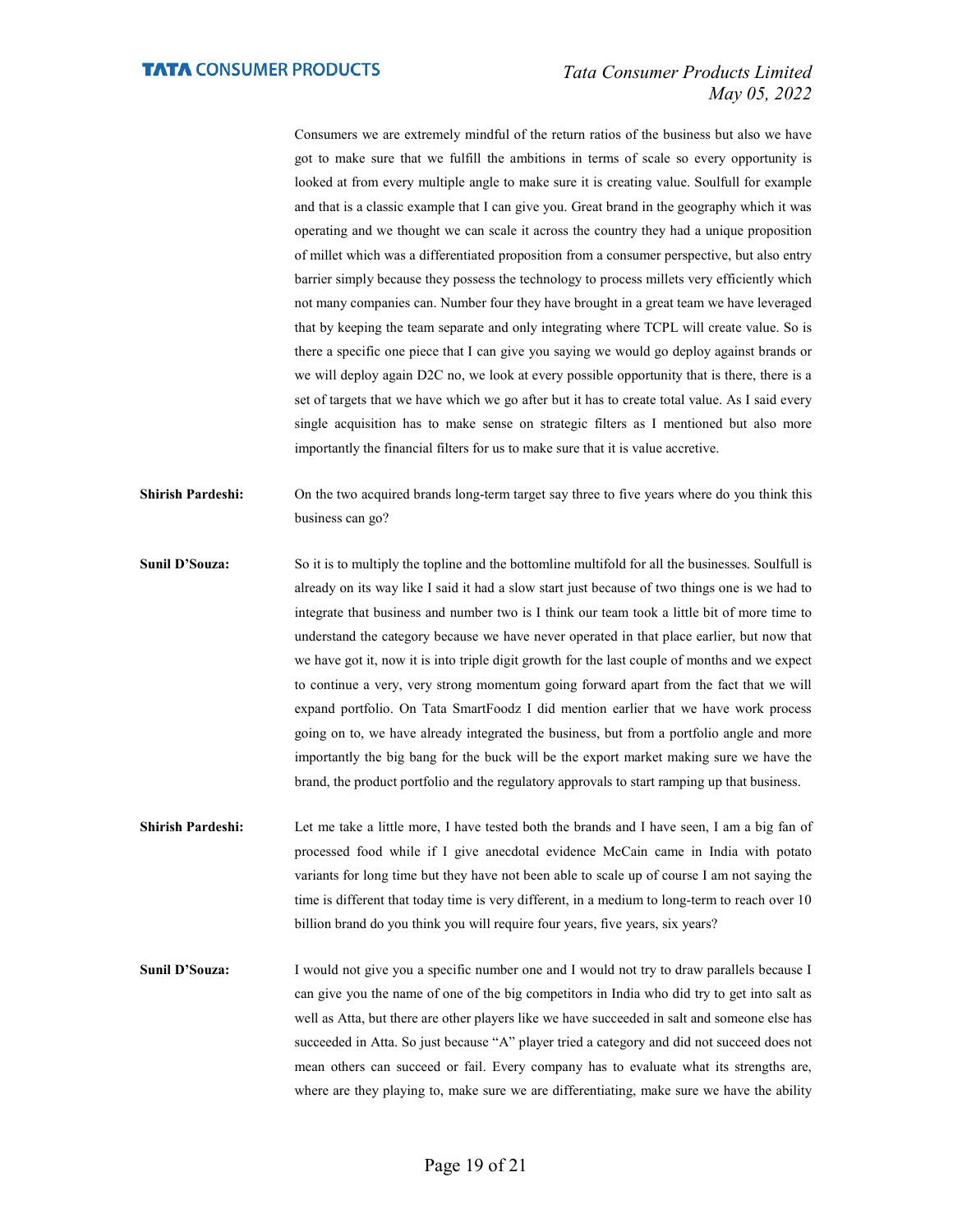to execute and then go for it. As I said Tata Consumers we have got lofty ambitions but as I just said just now I think we have just about seen 10 minutes of a two-hour movie so we have got a long movie to go stay tuned.

Shirish Pardeshi: Sure thank you and all the best Sunil.

Nidhi Verma: Moderator we will just take one last question now.

Moderator: The next question is from the line of Bharat Sheth from Quest Investment Advisors, Please go ahead.

Bharat Sheth: Hi! Sunil congratulations on good set of numbers. You have answered, on the portfolio expansion of Soulfull, but on NourishCo how do we really look and second this ready to eat so it will be among the whole, full kind of a day right now we have Soulfull which is for morning breakfast so how do we expand that portfolio on the hygienic or nutri side and NourishCo. And export engine that you said so how do we see this will be distribution model, will be there for export?

Sunil D'Souza: If I understood the question right I think NourishCo we have got a huge opportunity for growth. Just for example NourishCo grew by close to 90% for the year and this is without having a normal year I think the product portfolio that they have is Tata Gluco Plus, Tata Water Plus, Himalayan, we just introduced Fruski, we have just launched the Tata ORS we just launched the Jelly Variant, I think just expanding in the beverage spaces where we can create a differentiation and value for the consumer and executing against it I think we are in a good place on NourishCo. On Soulfull I think the core differentiator is millet. Soulfull was brought in to specifically cater to the demand spaces of breakfast, snacking and mini meals and therefore the portfolio that you will see coming out of Soulfull and I think the first product should come out by new product, new, new product would start coming out by end of this month early next month, it is in the same space the big differentiator being millet and superior products per se. On Tata SmartFoodz like I said there is work in process to make sure that we have got a portfolio which appeals to the Indian consumer as well as for the International market appeals to the International consumer. In International we will play both the ethnic as well as the world food aisle in the mainline supermarkets.

Bharat Sheth: Any thought process on the revenue from these three business contribution on the topline and EBITDA in over a three to five years timeframe?

Sunil D'Souza: So both on topline as well as EBITDA we would expect it to be incremental and significantly I would not hazard a guess to give you a number in the future, but just to give you past performance the boilerplate here is past performance can be a guarantee of future performance and we have grown this year. The growth businesses have grown 52% our endeavor will be to continue to maintain that momentum going forward.